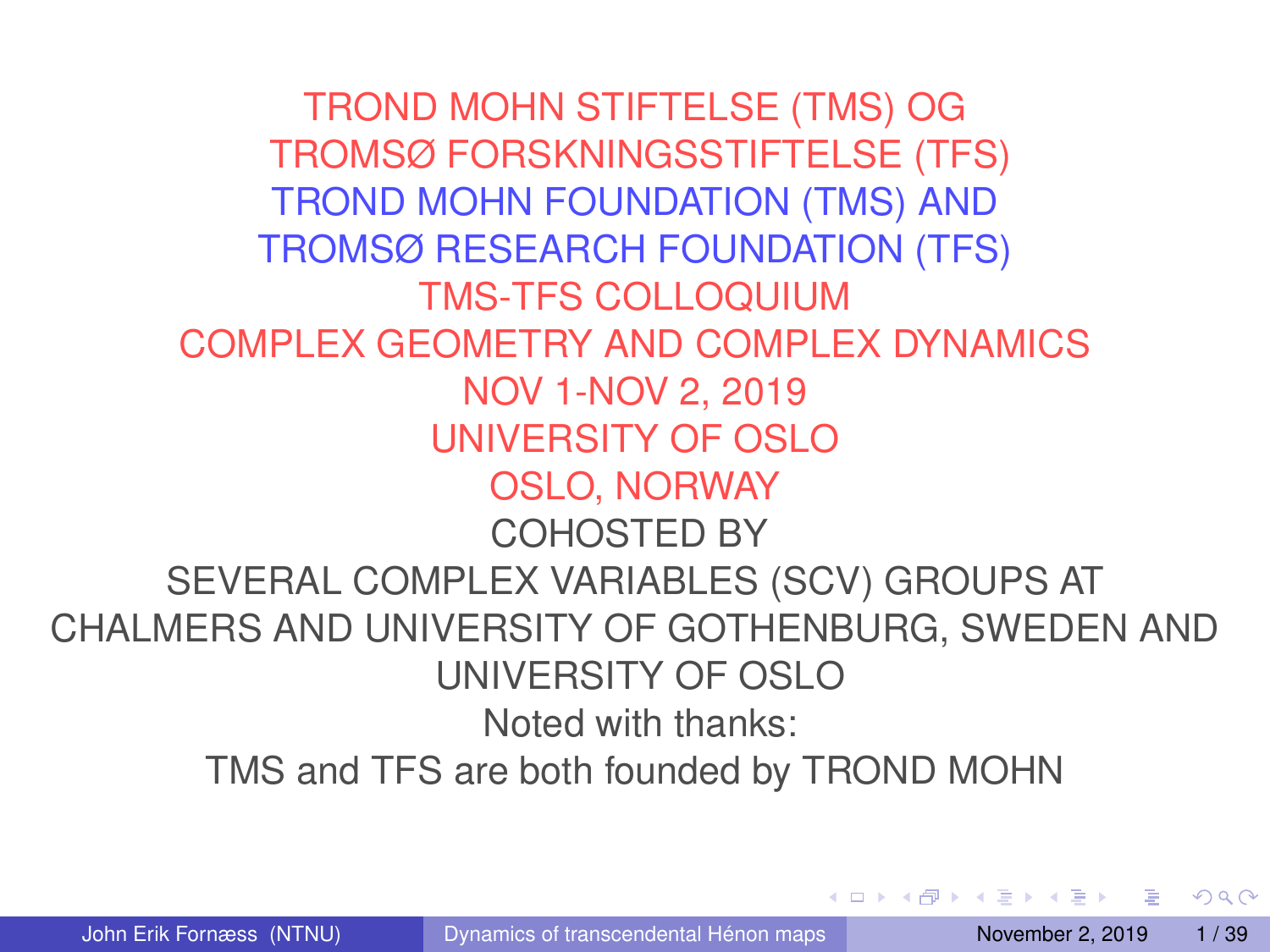Abstract: I will lecture about ongoing joint work with Arosio, Benini and Peters. This mixes the theories of iteration of entire functions in one complex variable and polynomial Henon maps in two complex variables.

 $\Omega$ 

 $\mathcal{A} \oplus \mathcal{A} \times \mathcal{A} \oplus \mathcal{A}$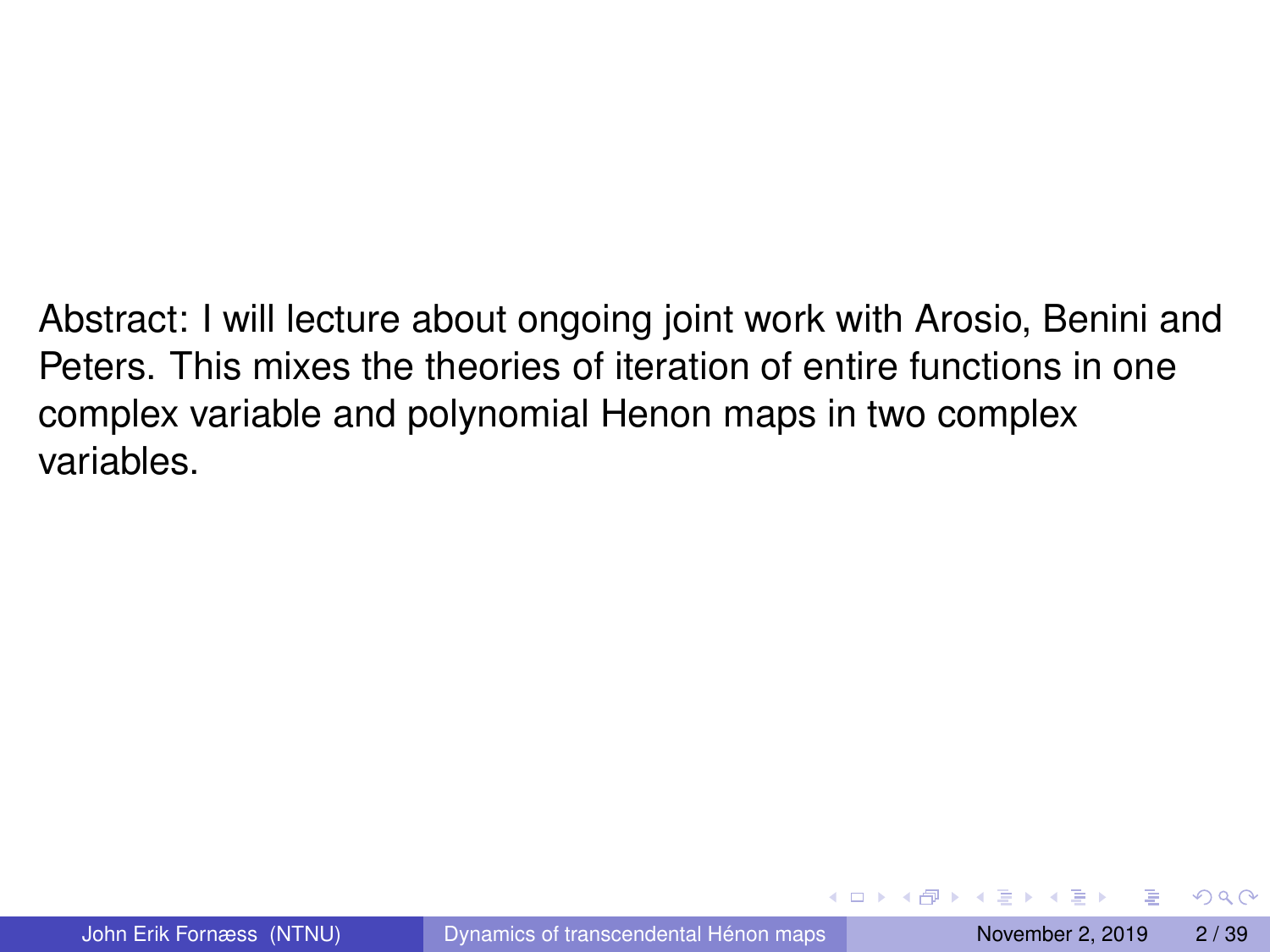# Dynamics of transcendental Hénon maps

## John Erik Fornæss

Norwegian University of Science and Technology (NTNU)

November 2, 2019

John Erik Fornæss (NTNU) [Dynamics of transcendental Hénon maps](#page-0-0) November 2, 2019 3/39

 $\Omega$ 

イロト イ押 トイラト イラト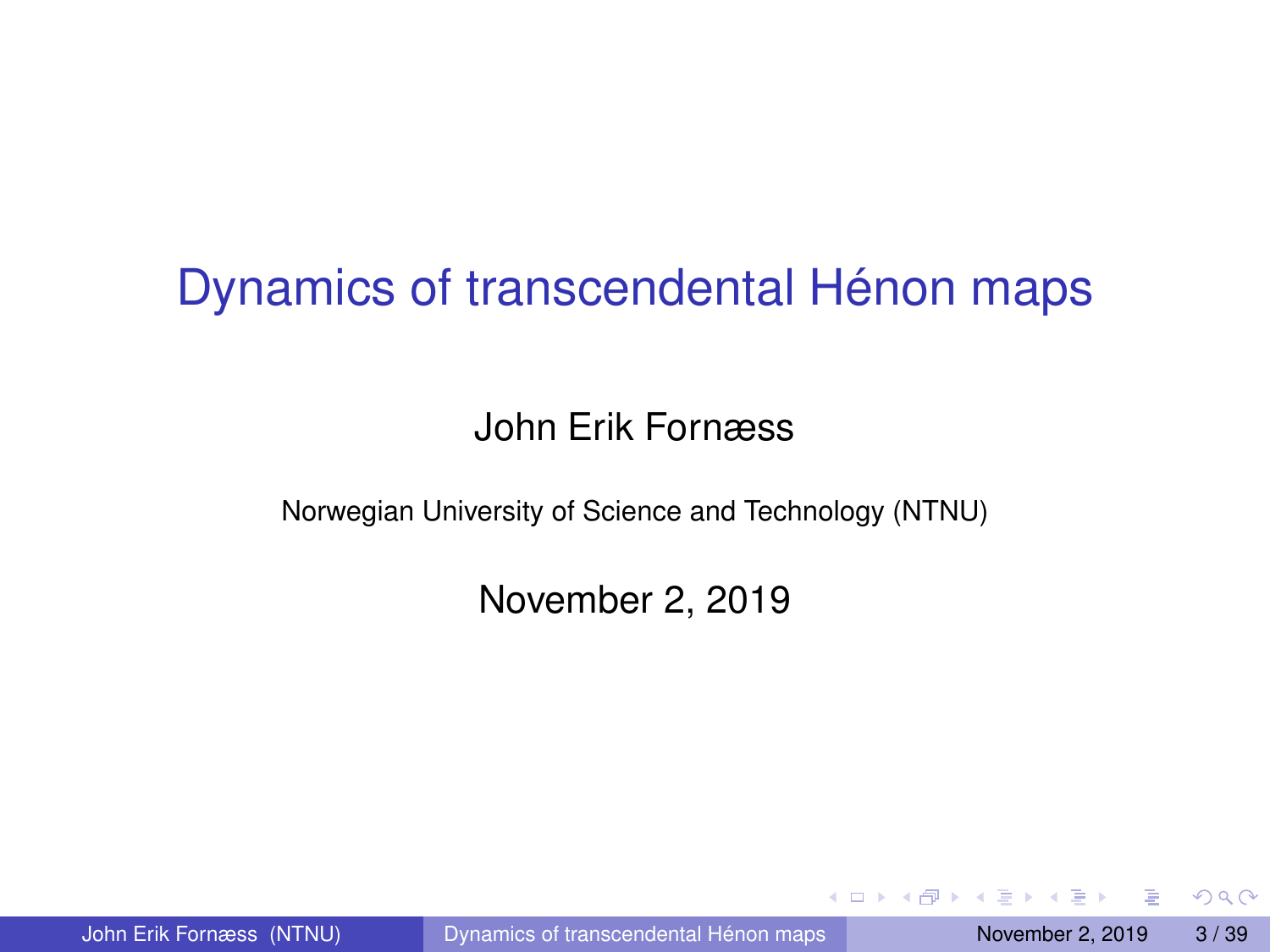## Plan of talk

- $\bullet$  Polynomials on  $\mathbb C$
- **Transcendental functions on C**
- Henon maps on  $\mathbb{C}^2$
- Transcendental Henon maps on  $\mathbb{C}^2$

4 0 8 1

 $\leftarrow$   $\Box$ 

E

 $QQQ$ 

 $\mathbf{A} \equiv \mathbf{A} \times \mathbf{A} \equiv \mathbf{A}$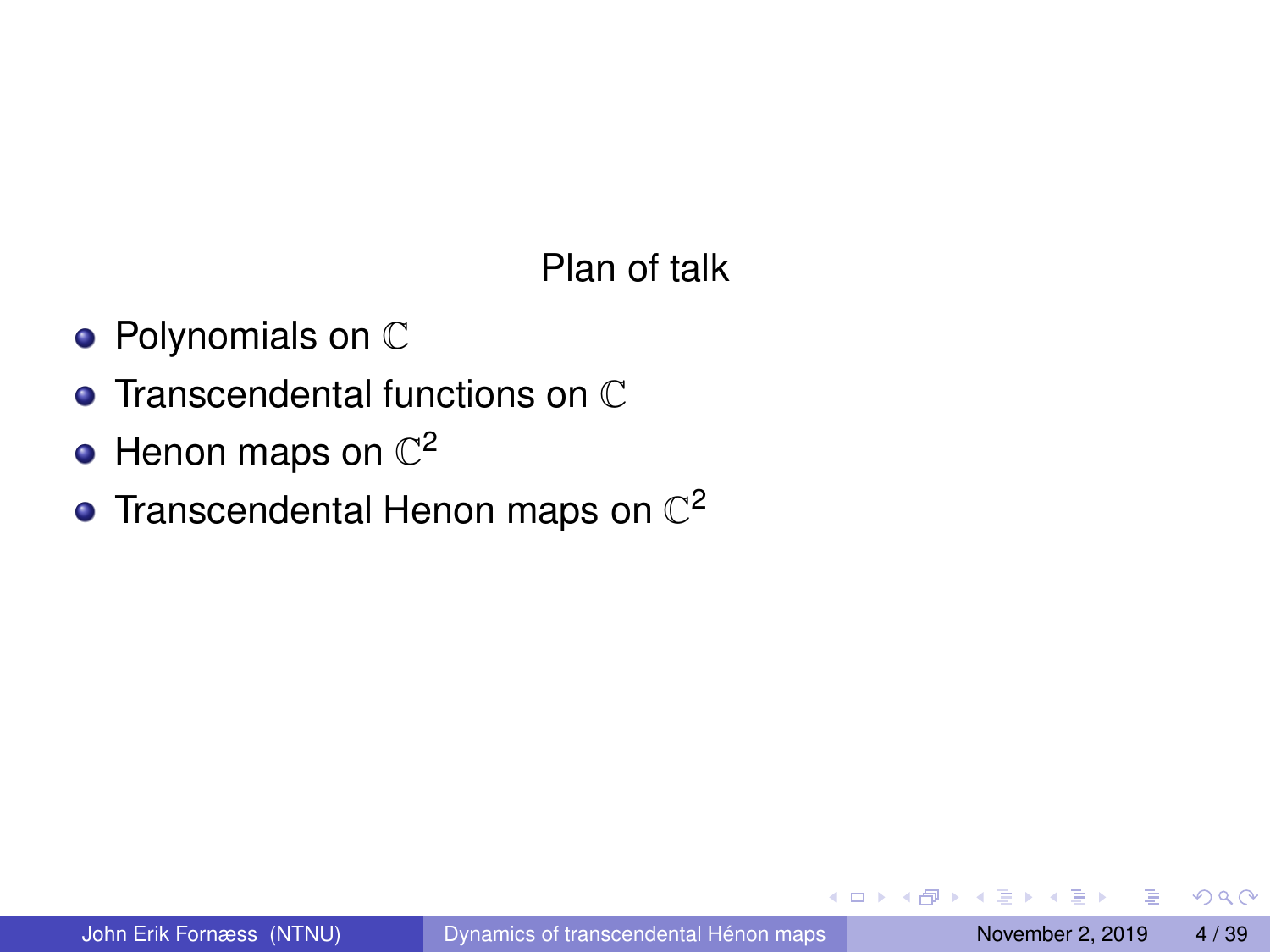This is a joint work with Leandro Arosio, Anna Miriam Benini and Han Peters.

# What is holomorphic dynamics?

Let X be a complex manifold and let  $f: X \rightarrow X$  be a holomorphic self-map. Holomorphic dynamics studies the behaviour of the orbits  $(z_0, f(z_0), f^2(z_0), \dots)$ , where  $z_0 \in X$ .

# Example

Let  $f: \mathbb{C} \to \mathbb{C}$  be a polynomial in one complex variable. Its Fatou set is the open set where the family (*f n* ) is equicontinuous. Its complement is called the Julia set.

 $\Omega$ 

 $(0.123 \times 10^{-14} \text{ m}) \times 10^{-14} \text{ m} \times 10^{-14} \text{ m}$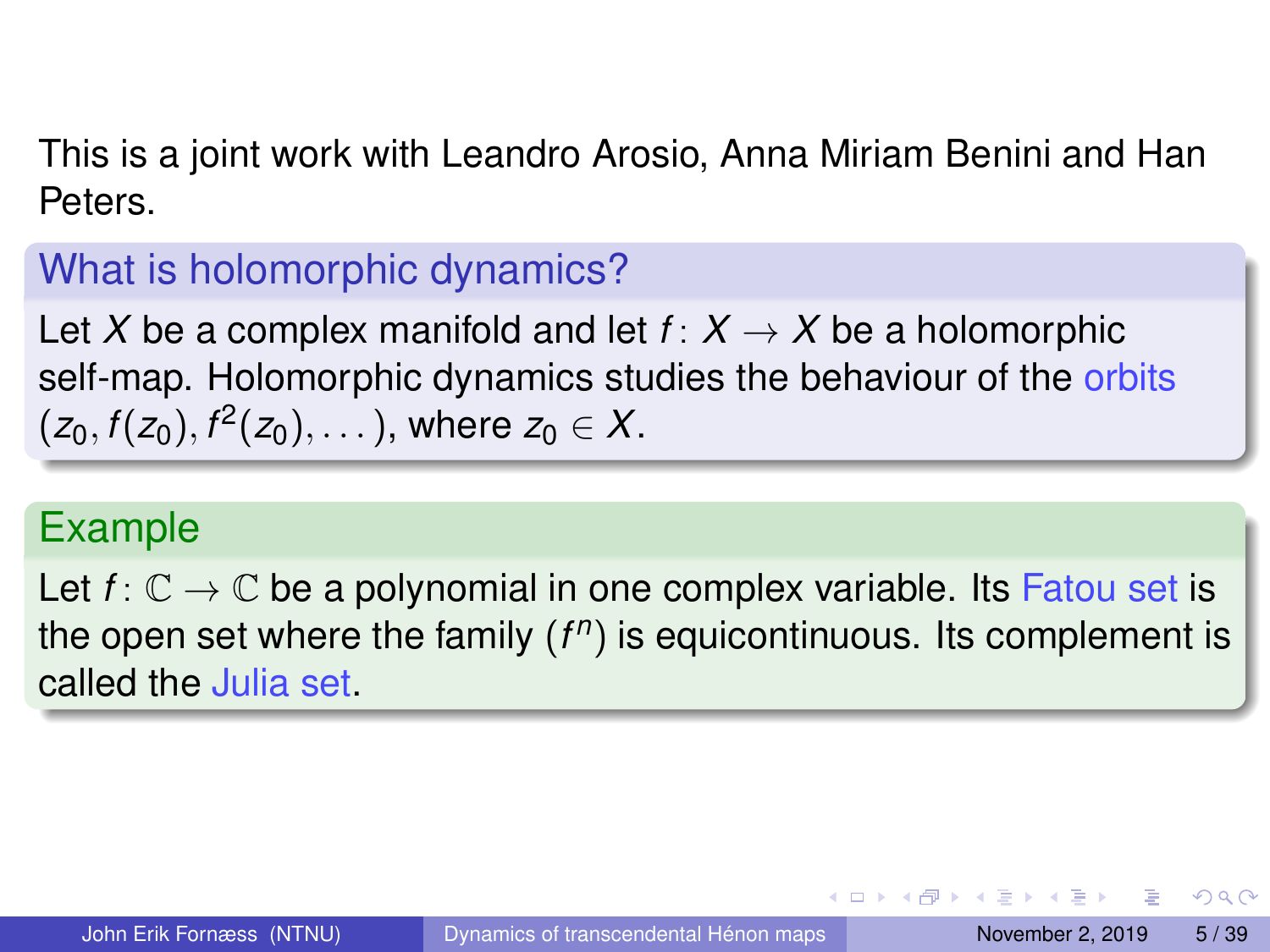# Polynomial dynamics

There exists a radius  $R>0$  such that  $D(0,R)^{\complement}$  is mapped into itself and every orbit starting in  $D(0, R)^{\complement}$  goes to infinity. Hence the escaping  $\frac{\mathsf{set}}{\mathsf{S}}$  *I*<sub>∞</sub> := {*z* :  $f^n(z) \to \infty$ } is a Fatou component.

# Classification of invariant components [Fatou-Julia]

An invariant Fatou component Ω different from *I*<sup>∞</sup> is either

- the basin of attraction of an attracting fixed point  $|f'(p)| < 1$  in Ω,
- the basin of attraction of a parabolic fixed point  $f'(p) = 1$  in  $\partial\Omega$ ,
- a Siegel disk, biholomorphically equivalent to an irrational rotation on the unit disk  $\mathbb{D}$ .

There is no wandering Fatou component, that is  $Ω: f<sup>n</sup>(Ω) ≠ f<sup>m</sup>(Ω)$  for all  $n \neq m$ . [Sullivan '85]

 $\Omega$ 

 $(0.123 \times 10^{-14} \text{ m}) \times 10^{-14} \text{ m} \times 10^{-14} \text{ m}$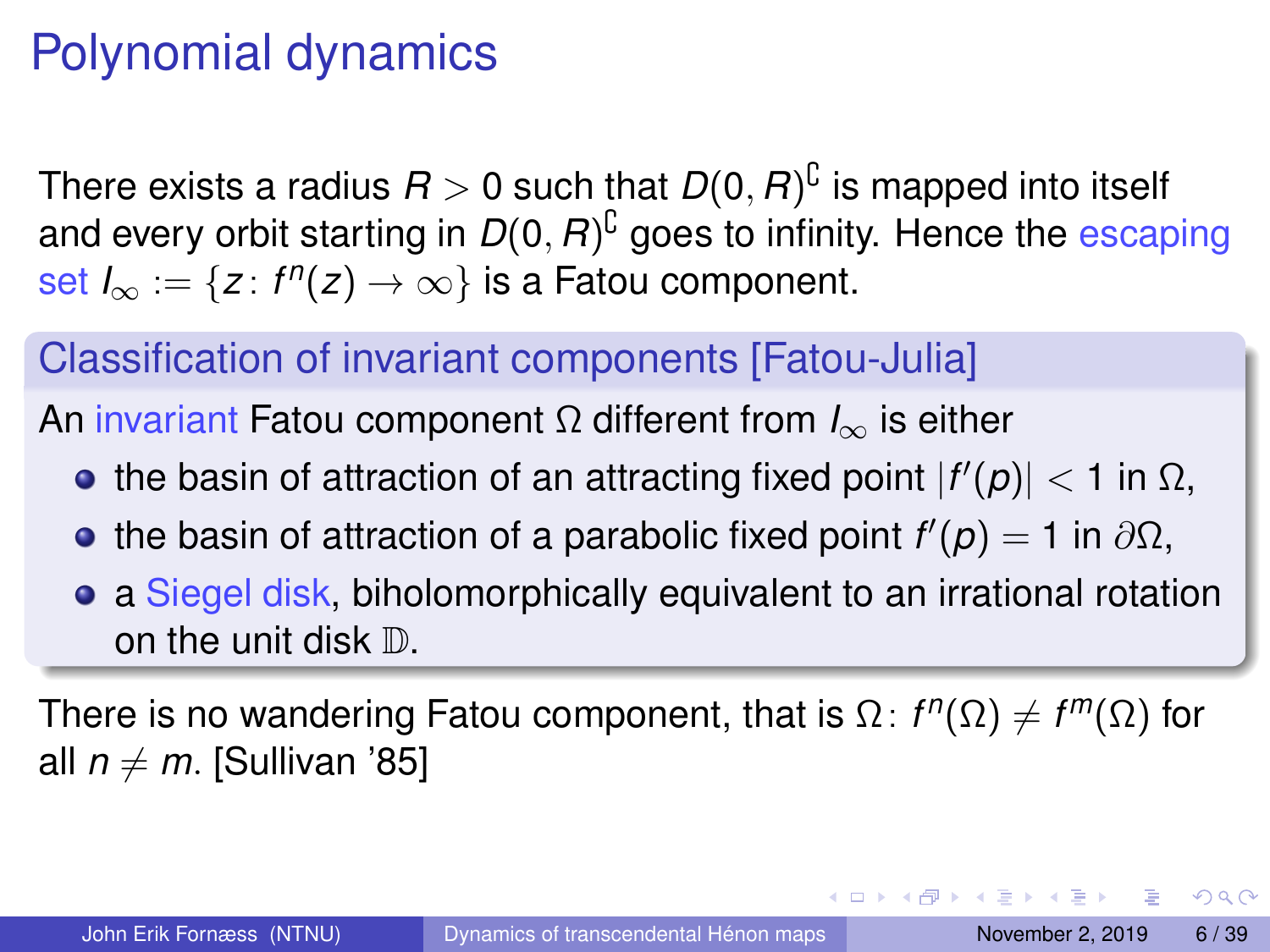# Transcendental dynamics

If  $f: \mathbb{C} \to \mathbb{C}$  is transcendental (entire with essential singularity at  $\infty$ ), there can be

• escaping wandering domain [Baker '76]:

$$
f(z)=z+\sin z+2\pi,
$$

- oscillating wandering domain [Eremenko-Lyubich '87]
- it is an open question whether there can be orbitally bounded wandering domains.

### Theorem

*(Benini-F-Peters (2018)) All entire transcendental functions have infinite entropy.*

 $\Omega$ 

イロト イ押 トイラト イラト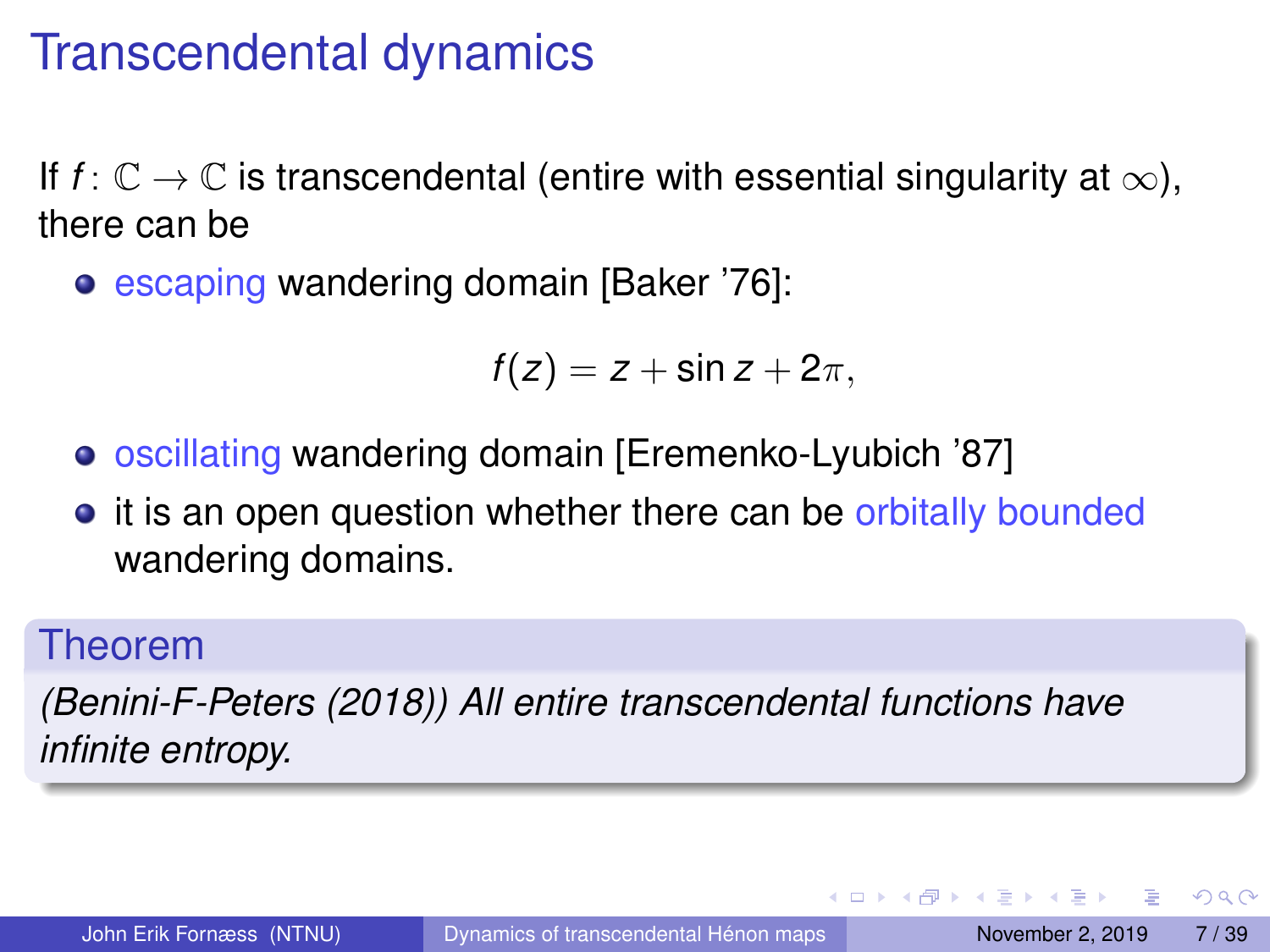# What about  $\mathbb{C}^2$ ?

A polynomial Hénon map is  $F(z, w) = (p(z) - \delta w, z)$ , where  $p \in \mathbb{C}[z]$ and  $\delta\neq 0$  is a constant [Hénon '76]. It is an automorphism of  $\mathbb{C}^2$  with constant jacobian  $\delta$ .

**E** 

 $\Omega$ 

イロト イ押ト イヨト イヨト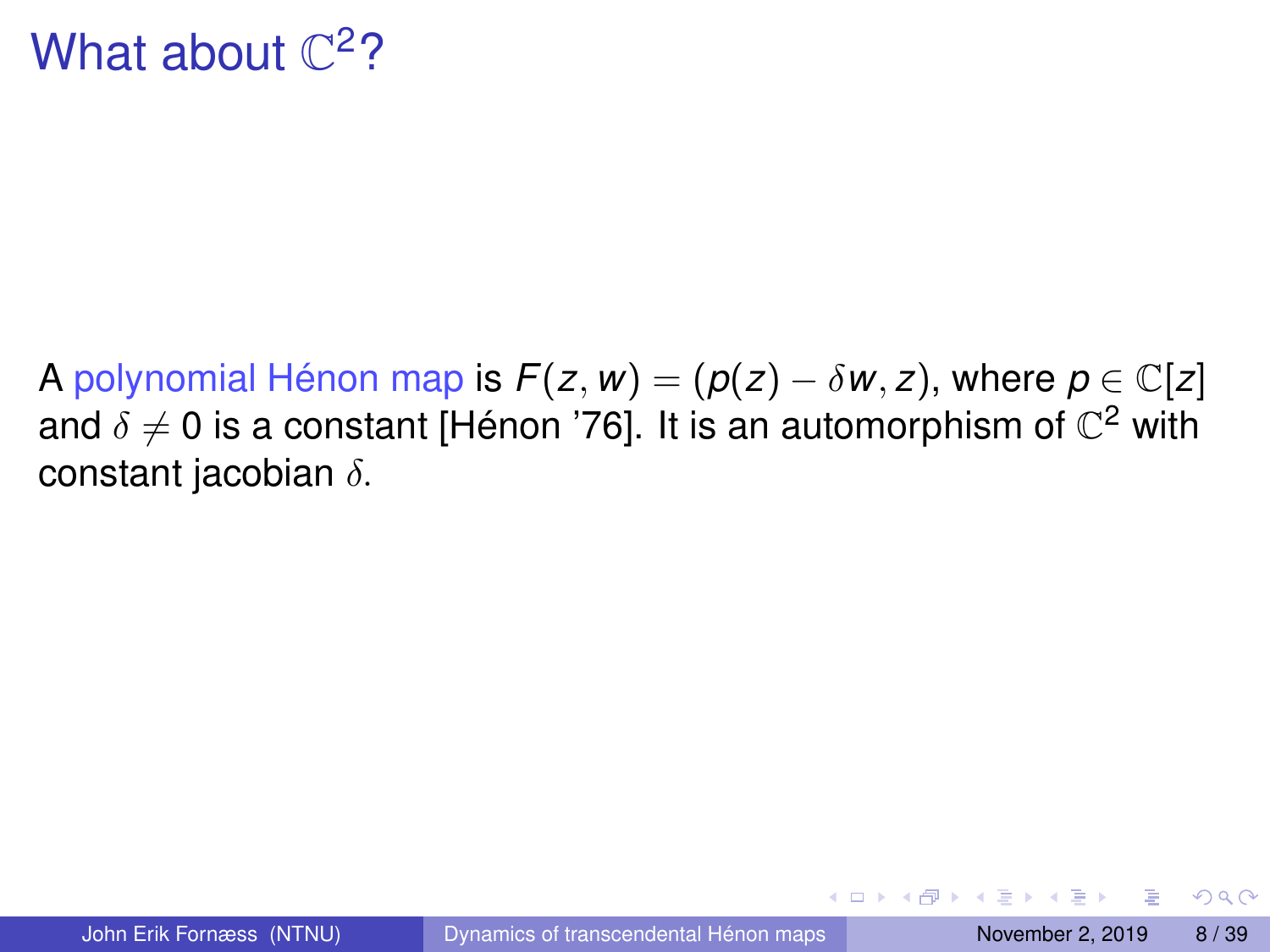Let *F* be a polynomial Hénon map: Oscillating and escaping wandering domains cannot exist. Bounded wandering domains?

4 0 8 1  $\overline{AB}$   $\Omega$ 

 $\mathbf{A} \equiv \mathbf{A} \times \mathbf{A} \equiv \mathbf{A}$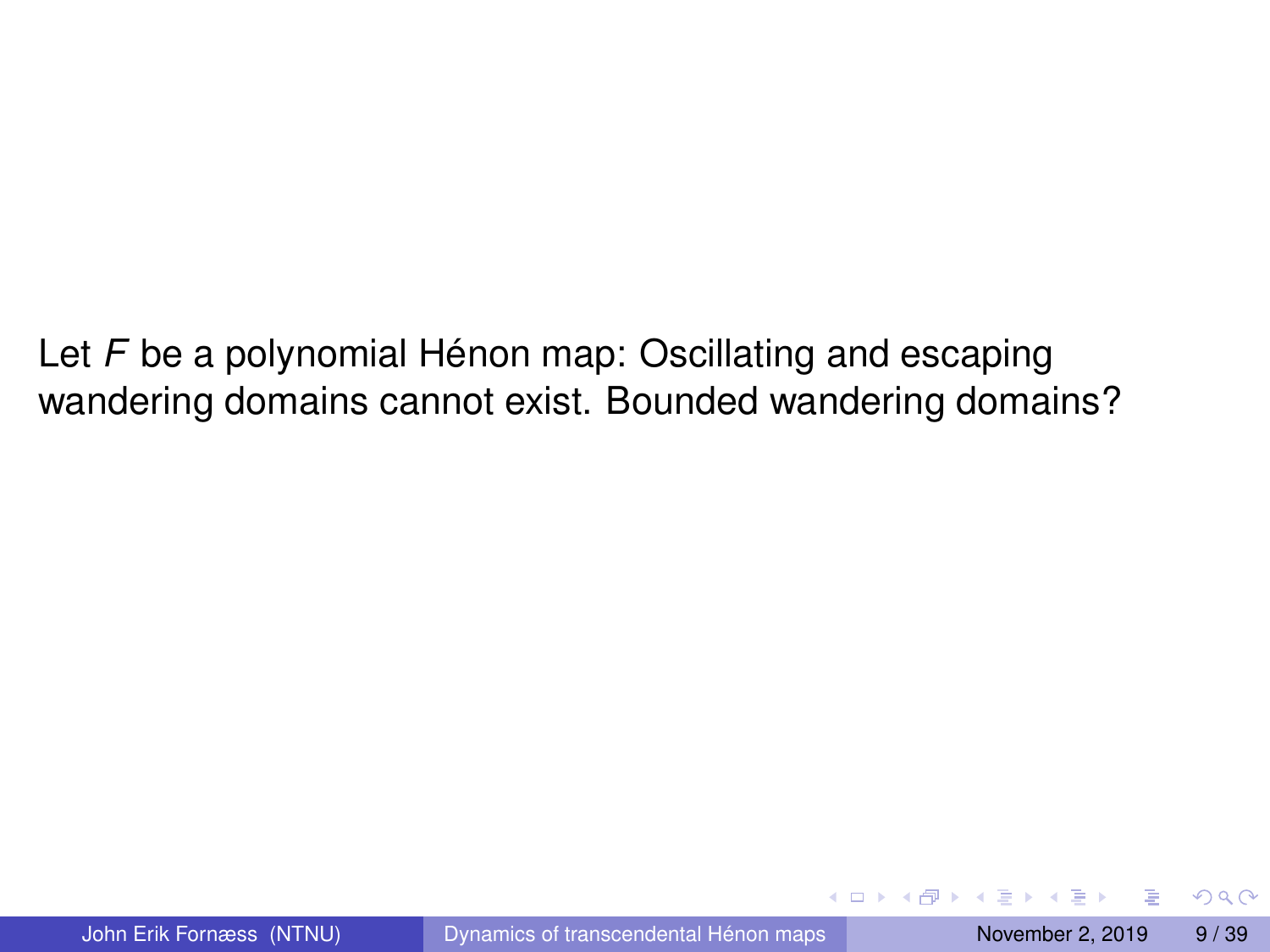# Theorem (Astorg-Buff-Dujardin-Peters-Raissy)

*(Annals 2016) There is a polynomial map on* C <sup>2</sup> *with a wandering domain with bounded orbits. (This map is not invertible)*

# Theorem (Han Peters-David Hahn (2018))

*There is an invertible polynomial map on* C <sup>4</sup> *with a wandering domain with bounded orbits.*

 $\Omega$ 

イロト イ押ト イヨト イヨト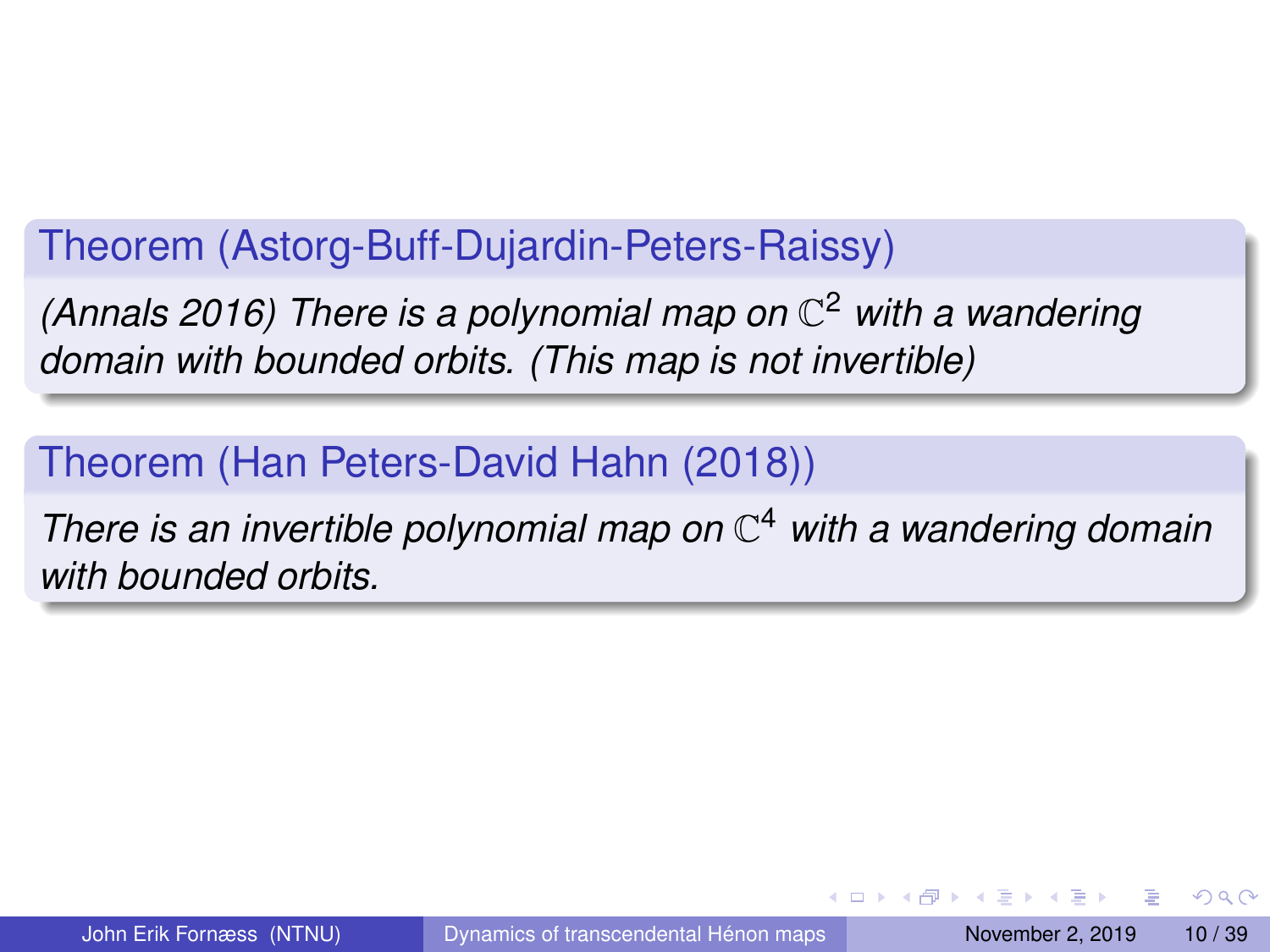### **Definition**

We introduce the family of *transcendental Hénon maps* of the type  $F(z, w) = (f(z) - \delta w, z)$ , where *f* is a transcendental function and  $\delta \neq 0$  is a constant.

Every such *F* is an automorphism with constant jacobian  $\delta$  and has nontrivial dynamics:

Theorem (Arosio-Benini-F-Peters (2018), Huu Tai Terje Nguyen (2018))

*Every transcendental Henon map F has a periodic point*  $p, F^{\circ n}(p) = p$ *.* 

 $\Omega$ 

 $(0.123 \times 10^{-14} \text{ m}) \times 10^{-14} \text{ m} \times 10^{-14} \text{ m}$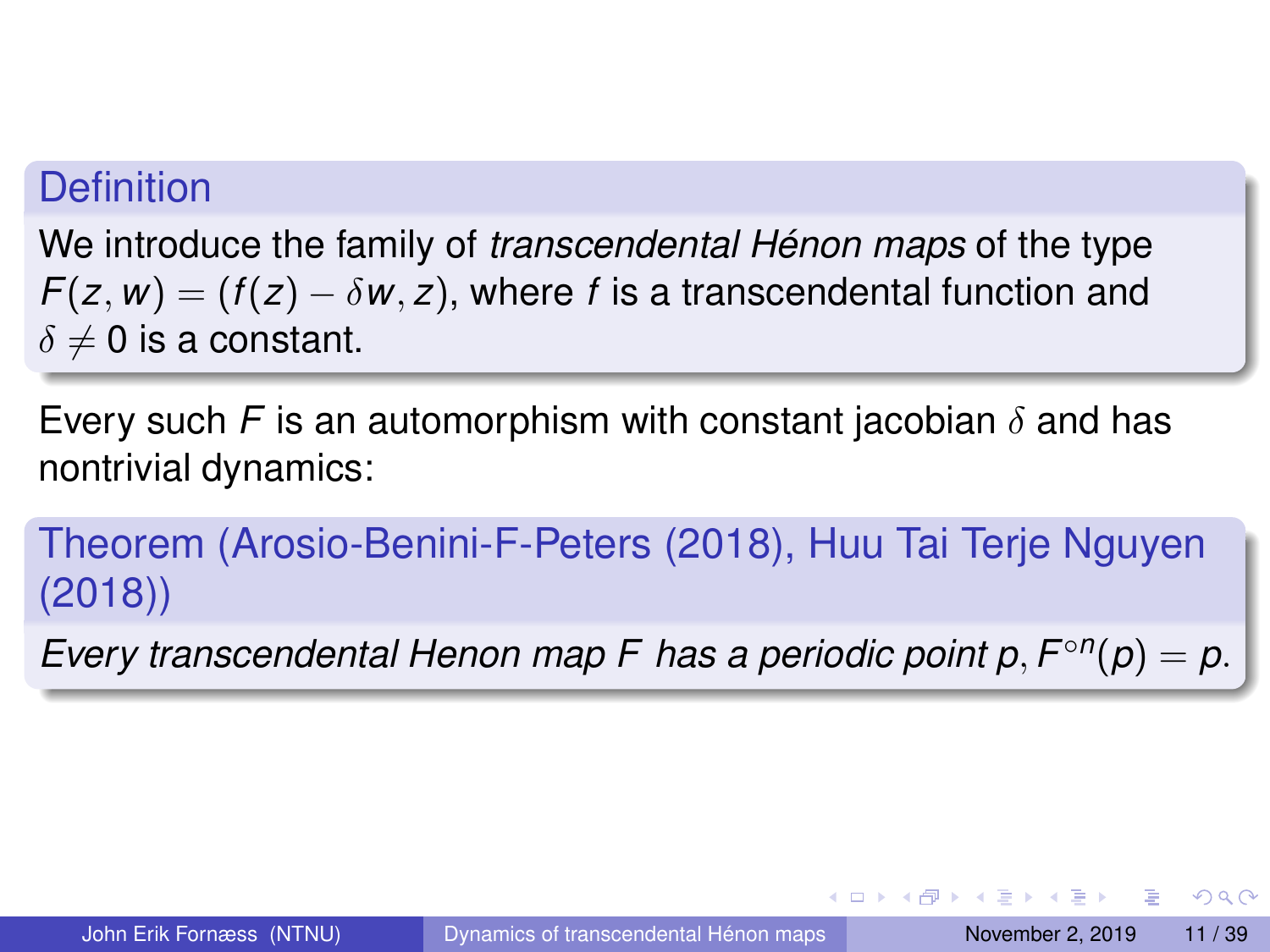We have the existence of an escaping orbit for any transcendental Henon map. This is known already for entire functions on C.

#### Theorem

*Let*  $F(z, w) = (f(z) - \delta w, z)$  *where f is an entire transcendental function. Then there exists an orbit*  $(z_n, w_n) \to \infty$ .

 $\Omega$ 

**A BAR BAY**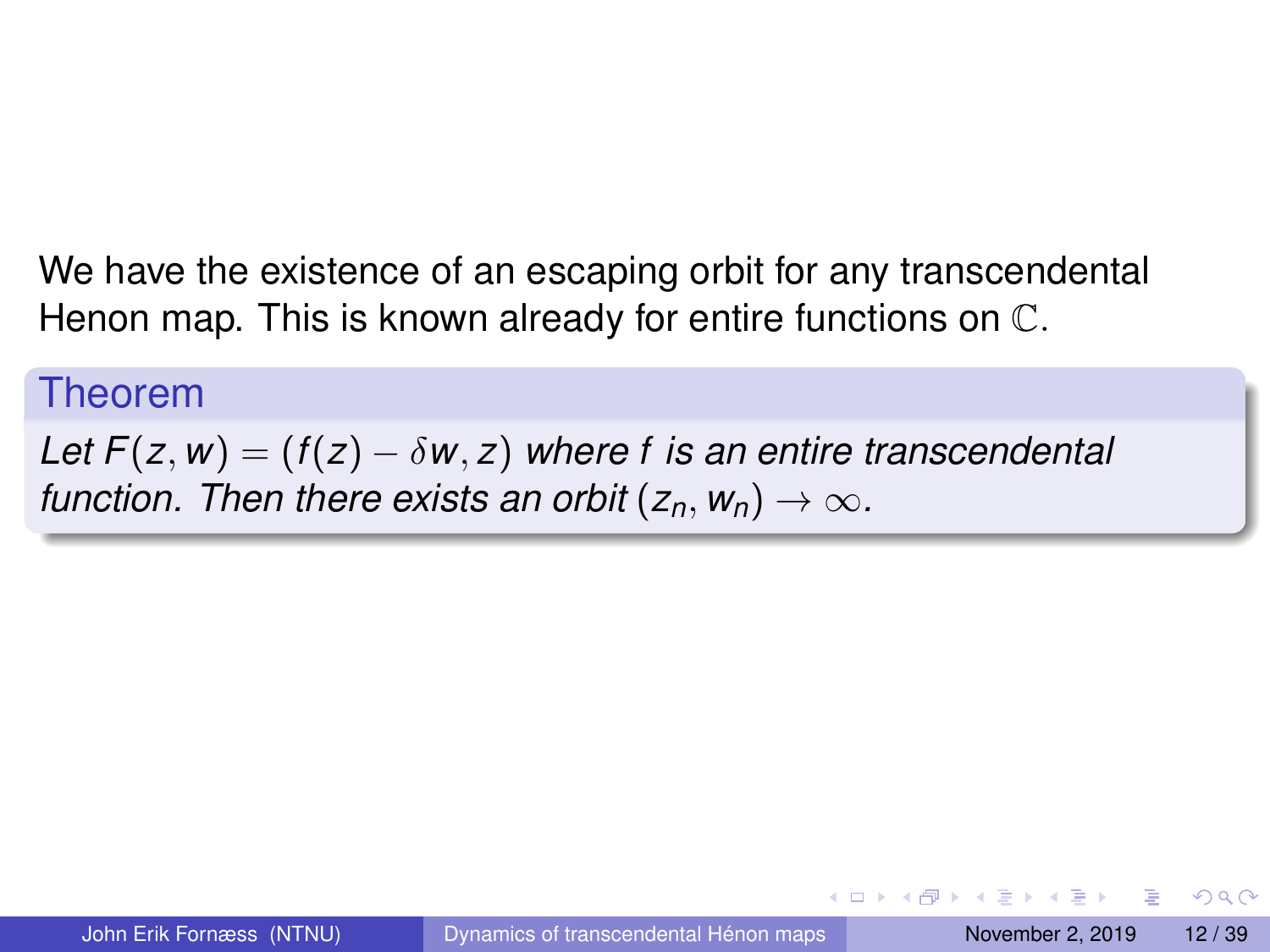#### Theorem

*The Julia set of a Henon map is always nonempty.*

### Proof.

If the Julia set is empty, then there is a subsequence *F* ◦*n<sup>k</sup>* which converges uniformly on compact sets to a holomorphic map  $G:\mathbb{C}^2\to\mathbb{P}^2.$  Since there is an escaping orbit,  $G$  must map at least one point to the line at infinity. The line at infinity is the zero set of a holomorphic function locally. By the Hurwitz theorem it follows that *G* maps all of  $\mathbb{C}^2$  to the line at infinity. However, since  $F$  has a periodic point, this is a contradiction.

 $\Omega$ 

イロト イ押ト イヨト イヨトー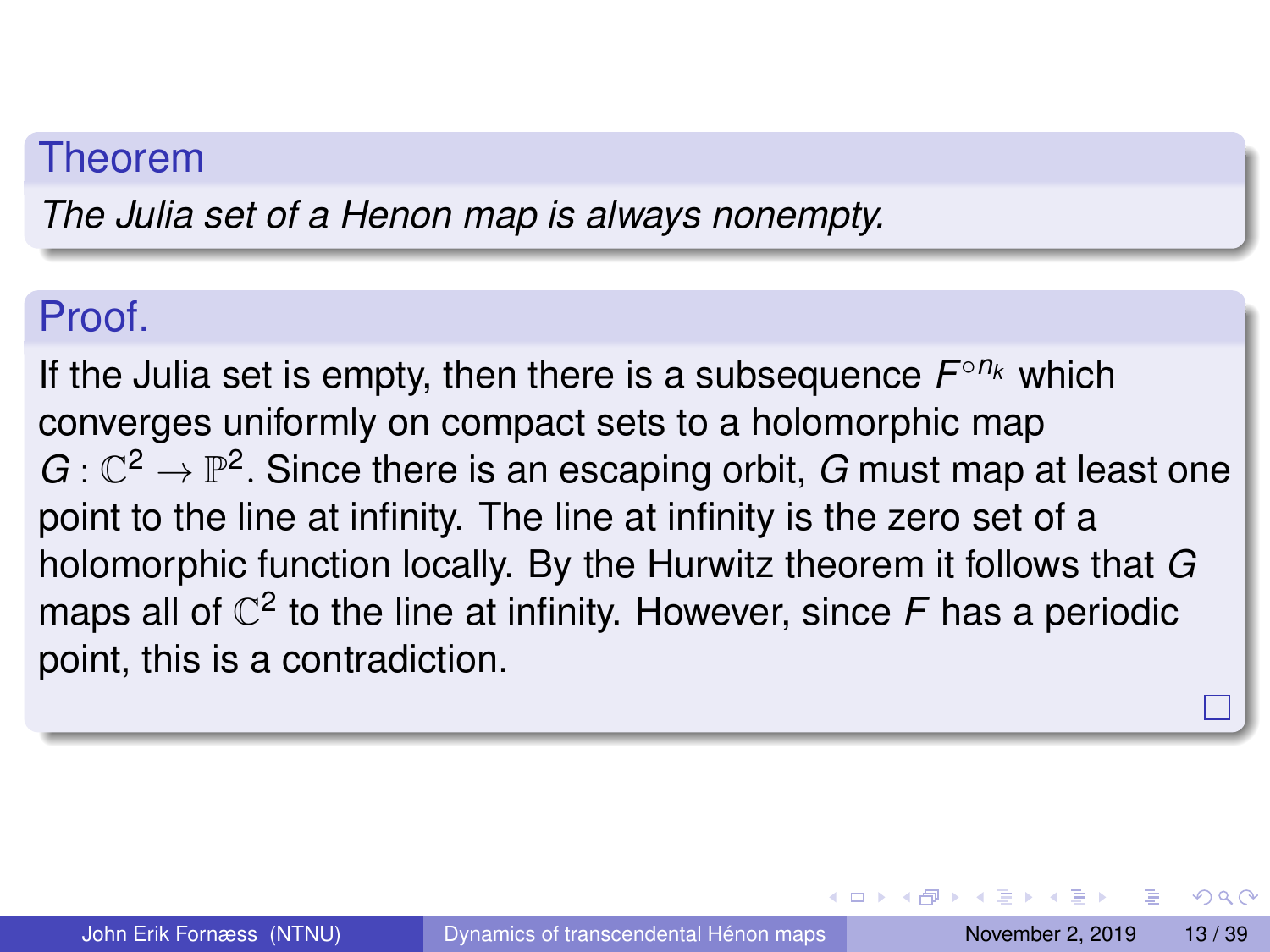We explain the main ingredient in the construction of an escaping orbit. It is similar to the proof in one variable. The key ingredient is Wiman Valiron theory.

в

 $QQ$ 

イロト イ押ト イヨト イヨトー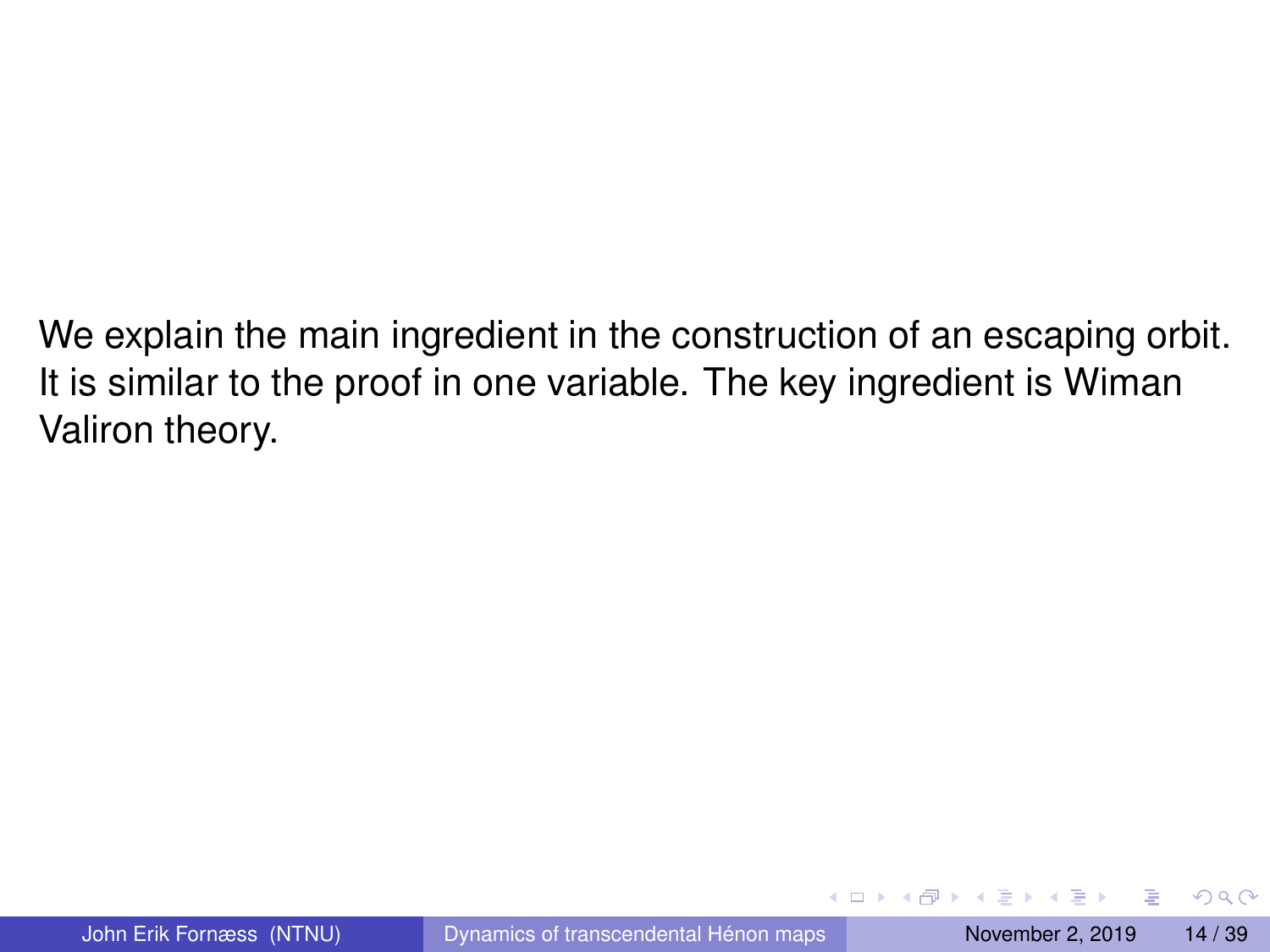Let  $f(z) = \sum_{n} a_n z^n$  be an entire transcendental function. For any radius *r*, let  $M(r)$  be the maximum value of  $|f(z)|, |z| = r$ . Note that  $a_nr^n \rightarrow 0$ . Hence there is a power  $n = N(r)$  which maximizes  $|a_n|r^n$ . For a given  $r$ , pick a point  $w_r, |w_r| = r$  for which  $|f(w_r)| = M(r)$ . Then in a small disc around  $w_r$ ,  $f$  is very close to a monomial,  $(z/w_r)^{N(r)}f(w_r).$ This shows that the image of this disc maps much closer to infinity and the image will cover a very thich annulus. This makes it possible to repeat and thereby construct an escaping orbit. More precisely, the main result in Wiman Valiron Theory is the

following, but I wont say anything more about it.

 $\Omega$ 

 $(1,1)$   $(1,1)$   $(1,1)$   $(1,1)$   $(1,1)$   $(1,1)$   $(1,1)$   $(1,1)$   $(1,1)$   $(1,1)$   $(1,1)$   $(1,1)$   $(1,1)$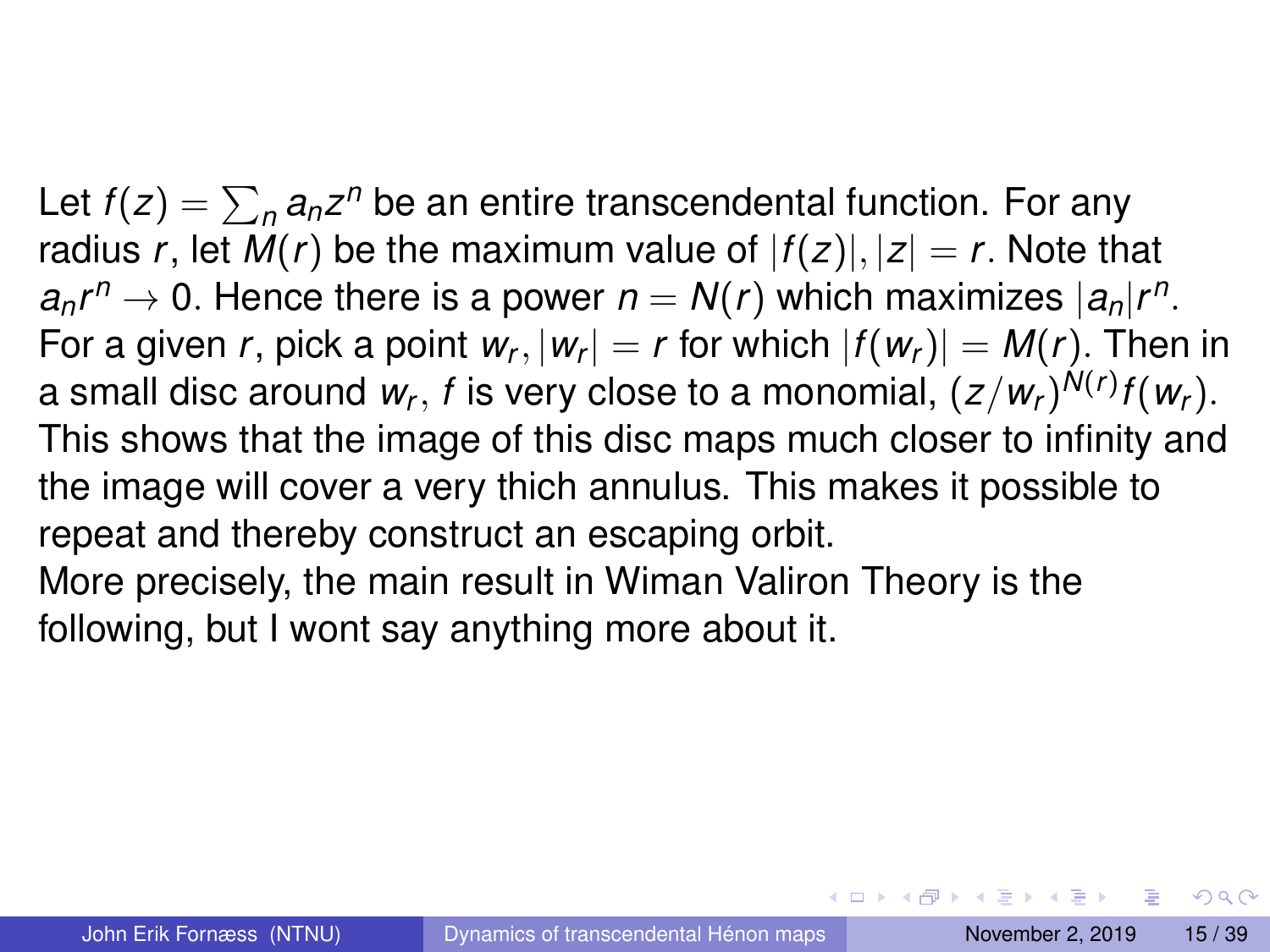### Theorem (Wiman-Valiron estimates)

Let f be entire transcendental,  $\frac{1}{2} < \alpha < 1$ . Let q be a positive integer. *Let r* > 0 *and let w<sup>r</sup> be a point of maximum modulus for r, that is, such that*  $|w_r| = r$  and  $|f(w_r)| = M(r)$ . Let z be such that

$$
|z-w_r|<\frac{r}{(N(r))^{\alpha}},
$$
 (1)

*then*

$$
f(z) = \left(\frac{z}{w_r}\right)^{N(r)} f(w_r)(1 + \epsilon_0), \qquad (2)
$$
  

$$
f^{(j)}(z) = \frac{N(r)^j}{w_r^j} f(z)(1 + \epsilon_j), \qquad (3)
$$

*for all*  $1 \leq i \leq q$ , where  $\epsilon_i$  are functions converging uniformly to 0 in z *as r* → ∞ *provided r stays outside an exceptional set E of finite logarithmic measure.*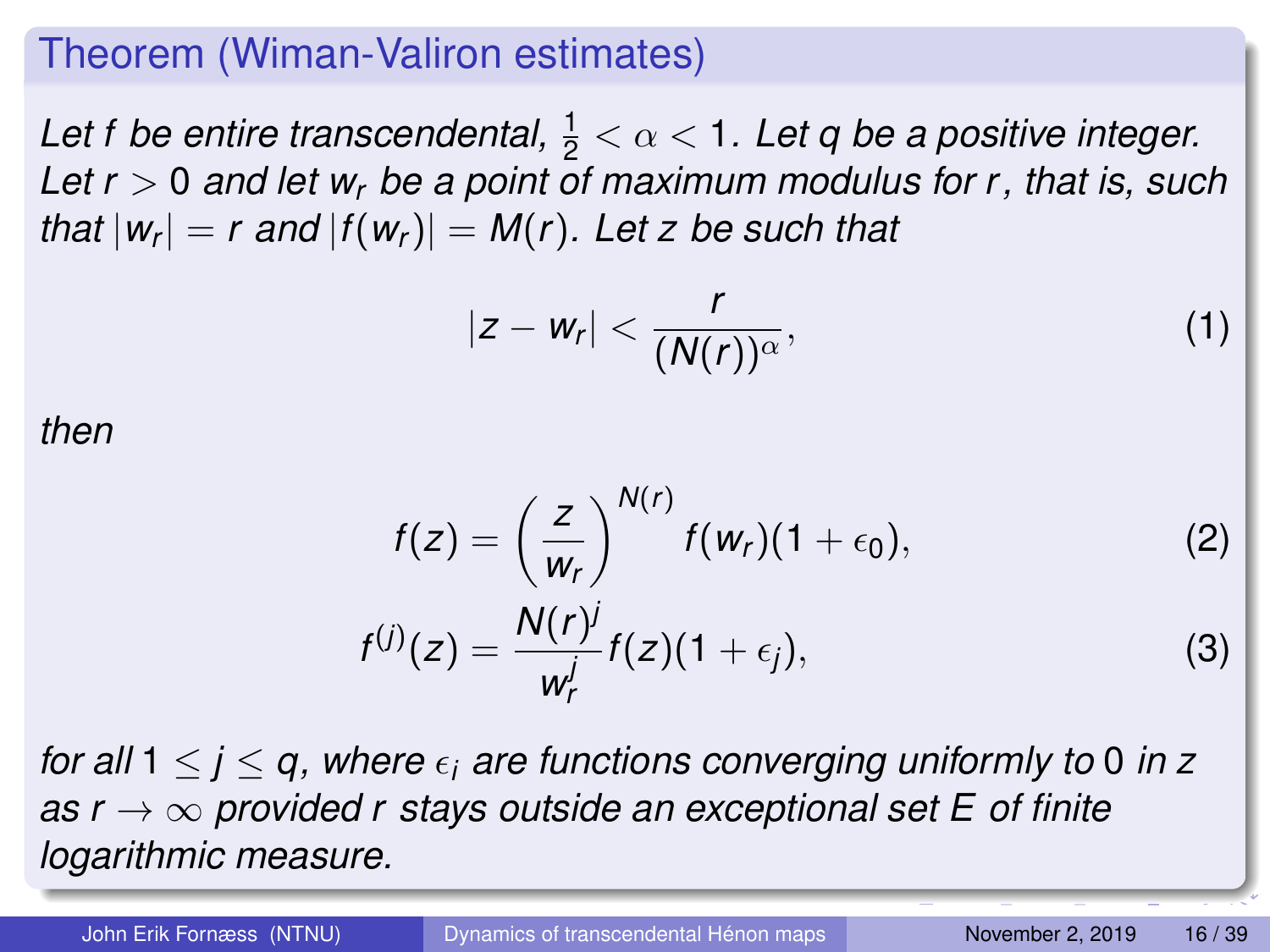# The disk  $\left\{ |z - w_r| < \frac{r}{(N(r))^\alpha} \right\}$  is called a *Wiman-Valiron disk*.

 $299$ 

メロメメ 御き メミメメ 急ず 一番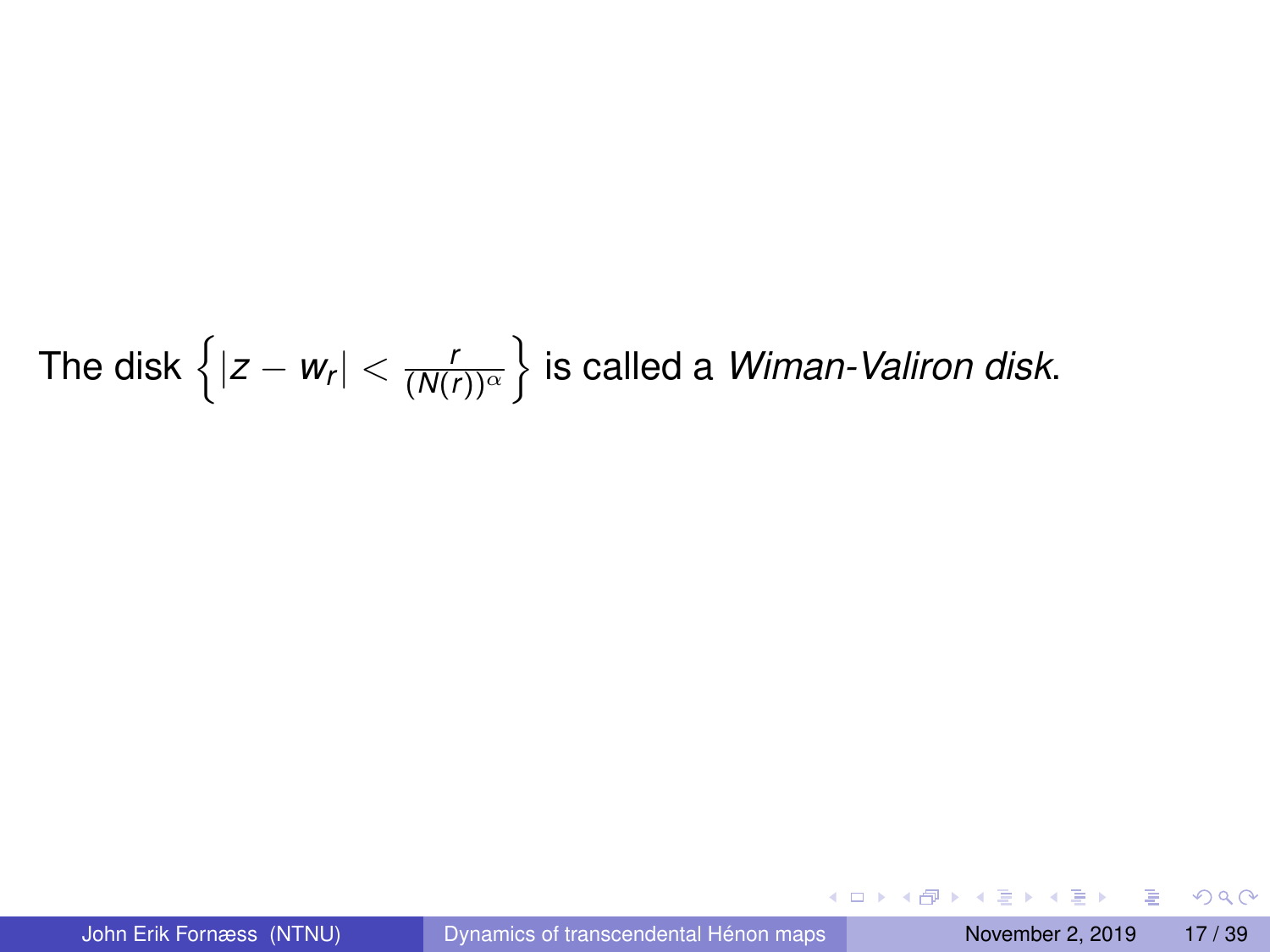We next discuss the theorem mentioned earlier.

### Theorem

*(Benini-F-Peters (2018)) All entire transcendental functions have infinite entropy.*

This is a first step towards proving that entire Henon maps have infinite entropy. This is still open.

4 0 8 1

 $\Omega$ 

医单位 医单位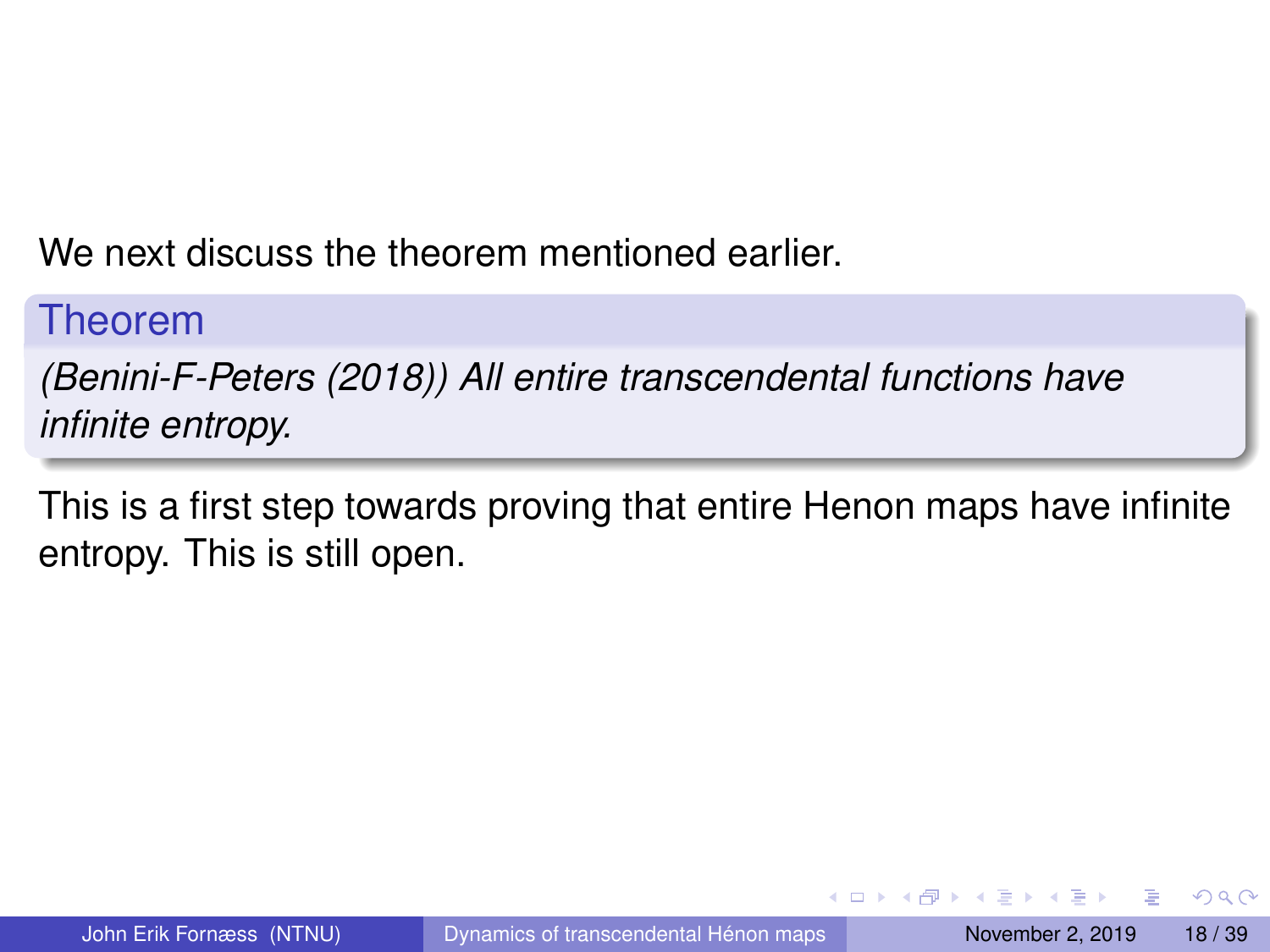# Example

- The map  $f = e^{i\theta} \rightarrow e^{2i\theta}$  doubles distance. The iterate  $f^{\circ n}(\bm{e}^{i\theta})\rightarrow \bm{e}^{2^n i\theta}$  multiply distances by 2<sup>n</sup>. The entropy normalizes this to  $\frac{\log(2^n)}{n} = \log 2$ .
- The map  $z\to z^2$  on  $\mathbb C$  has entropy log 2. This comes from the unit circle. The inside of the circle converges to zero and gives no entropy. The same goes for the outside.
- The map  $z \to z^k$  has entropy log  $k$ .
- A polynomial *P* of degree *d* has entropy log *d*. A key property is that if *R* is large enough, then the image  $P(\Delta(0, R)) \supset \Delta(0, R)$ and moreover for each  $w \in \Delta(0, R)$ , there are *d* preimages  $z_1, \ldots, z_d \in \Delta(0, R)$  (counted with multiplicy)

 $\Omega$ 

 $(0.125 \times 10^{-14} \text{ m}) \times 10^{-14} \text{ m}$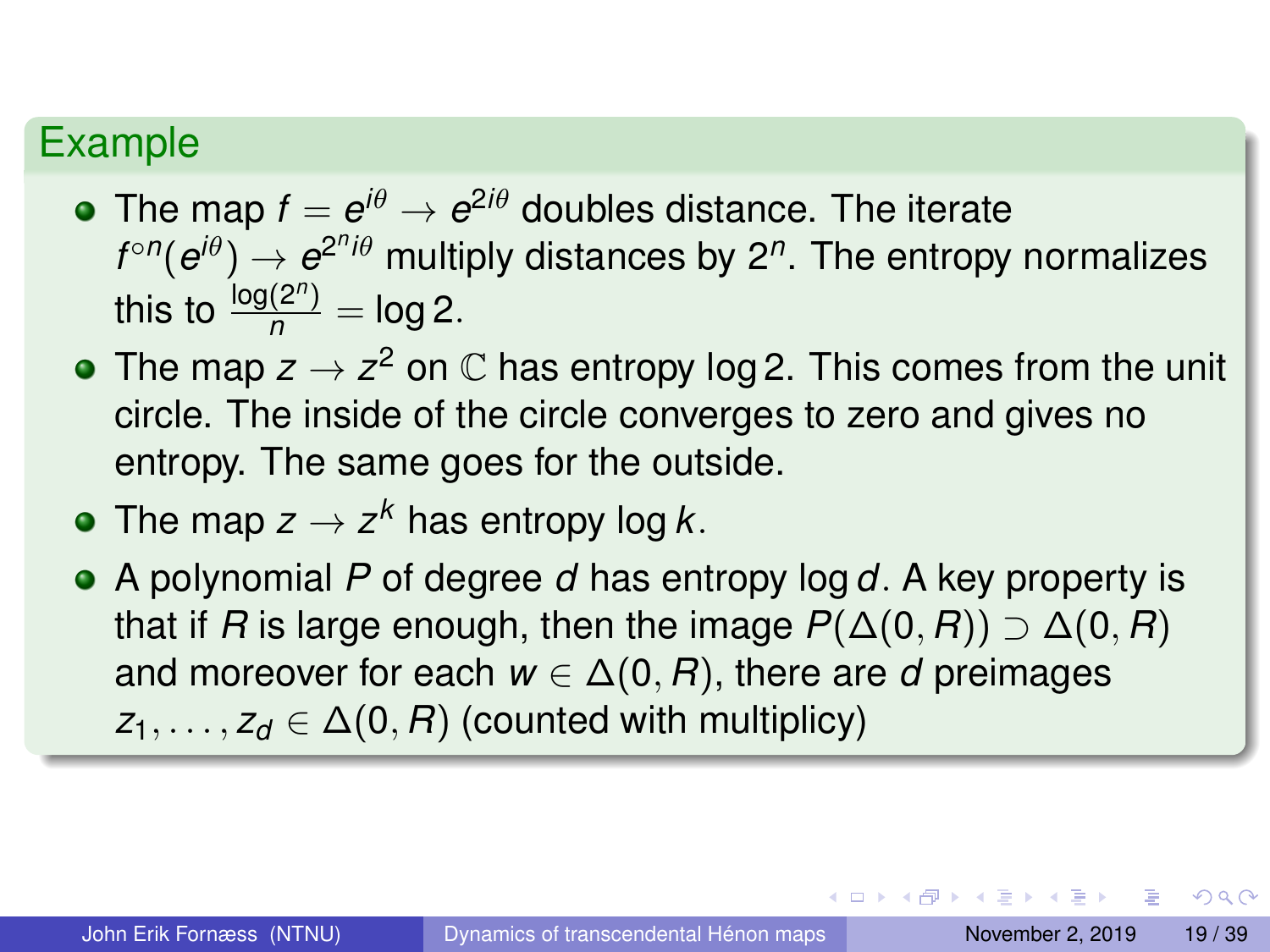# Topological Entropy

# Definition (Topological Entropy)

Let  $f: X \to X$  be a self-map of a compact metric space  $(X, d)$ . A set *A*  $\subset$  *X* is called  $(n, \delta)$ -separated, for  $n \in \mathbb{N}$  and  $\delta > 0$ , if for any  $z \neq w \in A$  there exists  $k \leq n-1$  such that  $d(f^k(z), f^k(w)) > \delta.$  Let  $K(n,\delta)$  be the maximal cardinality of an  $(n,\delta)$ -separated set. Then the *topological entropy* is defined as

$$
top(f) = \sup_{\delta > 0} \{ \limsup_{n \to \infty} \frac{1}{n} \log K(n, \delta) \}.
$$

 $\Omega$ 

イロト イ押ト イヨト イヨト ニヨ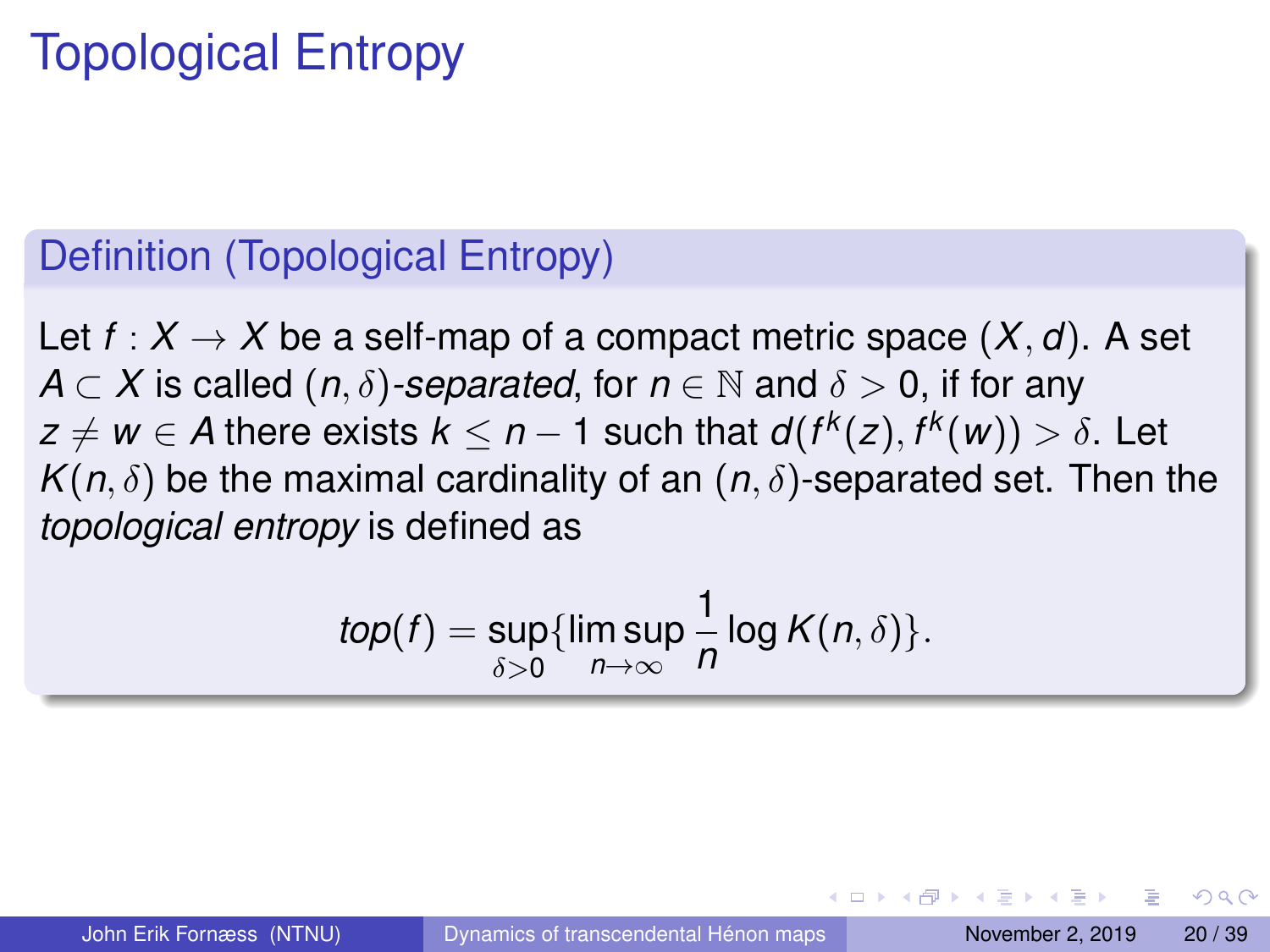### Example

Let  $f = \sum_k \epsilon_k z^{n_k}$  for a rapidly increasing sequence  $n_k$  and rapidly decreasing sequence  $\epsilon_k$ . Then *f* has infinite entropy on  $\mathbb{C}$ . There will be a sequence  $R_k$  so that  $f(\Delta(0, R_k)) \supset \Delta(0, R_k)$  and moreover for each  $w \in \Delta(0, R_k)$ , there are  $n_k$  preimages  $z_1, \ldots, z_{n_k} \in \Delta(0, R_k)$ (counted with multiplicy)

 $\Omega$ 

 $(1,1)$   $(1,1)$   $(1,1)$   $(1,1)$   $(1,1)$   $(1,1)$   $(1,1)$   $(1,1)$   $(1,1)$   $(1,1)$   $(1,1)$   $(1,1)$   $(1,1)$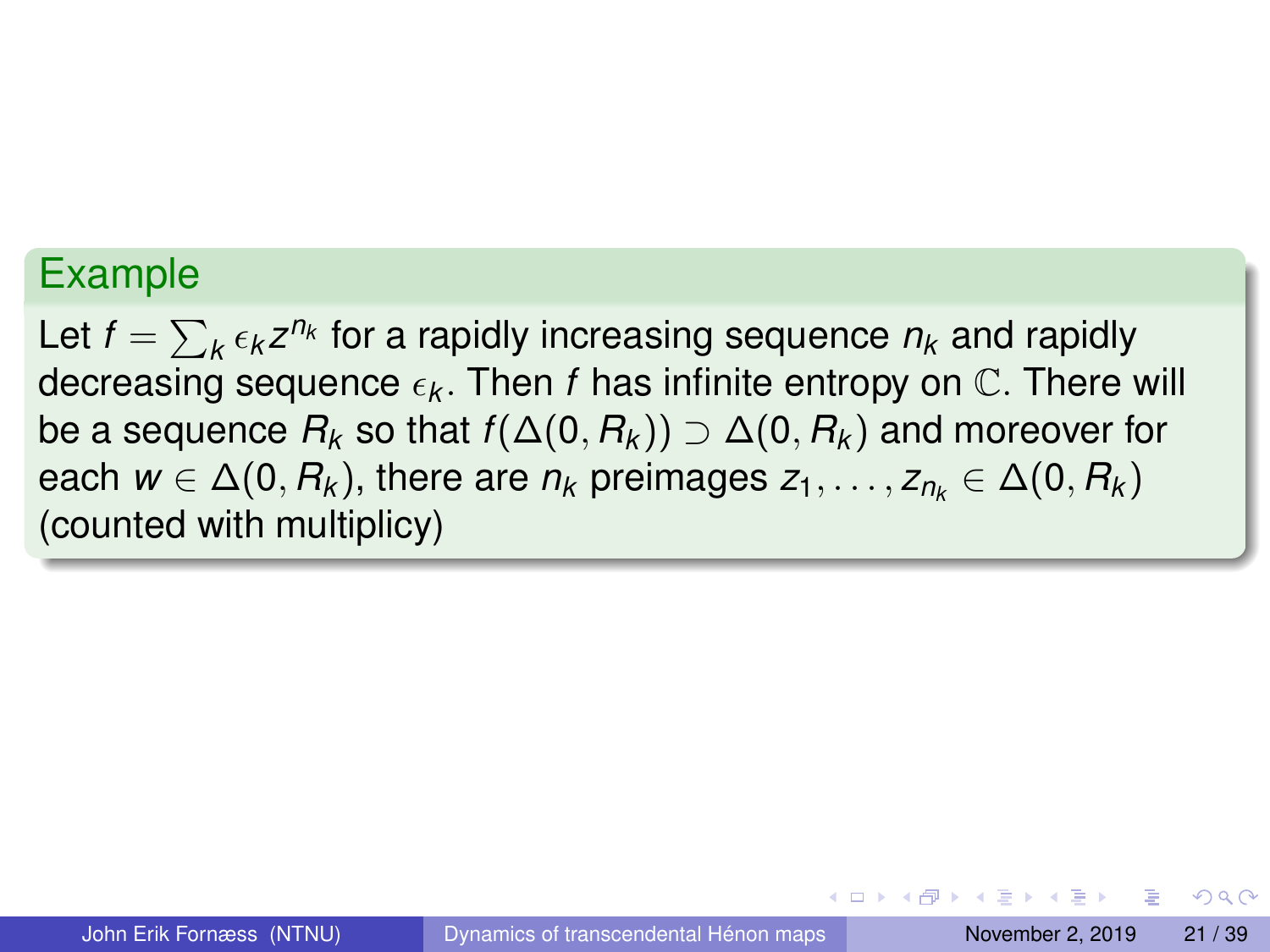# Topological Entropy

In the case when the space  $X$  is not compact, it is not clear how to define entropy. One possibility is to restrict to compact subsets.

# Definition (Topological Entropy in the noncompact case)

Let *f* :  $X \rightarrow X$  be a self-map of a metric space  $(X, d)$ . Let  $Y \subset X$  be a compact subset. A set  $A \subset Y$  is called  $(n, \delta)$ -separated, for  $n \in \mathbb{N}$  and  $\delta > 0,$  if for any  $z \neq w \in A$  for which  $f^k(z), f^k(w) \in Y$  for all  $k \leq n-1,$ there exists  $k \leq n-1$  such that  $d(f^k(z), f^k(w)) > \delta.$  Let  $K(n,\delta, Y)$  be the maximal cardinality of an (*n*, δ)-separated set. Then the *topological entropy* is defined as

$$
top(Y, f) = \sup_{\delta > 0} \{ \limsup_{n \to \infty} \frac{1}{n} \log K(n, \delta, Y) \}.
$$

$$
top(f) = \sup_{Y \subset X} top(Y, f).
$$

G.

 $\Omega$ 

4 0 8 4 6 8 4 9 8 4 9 8 1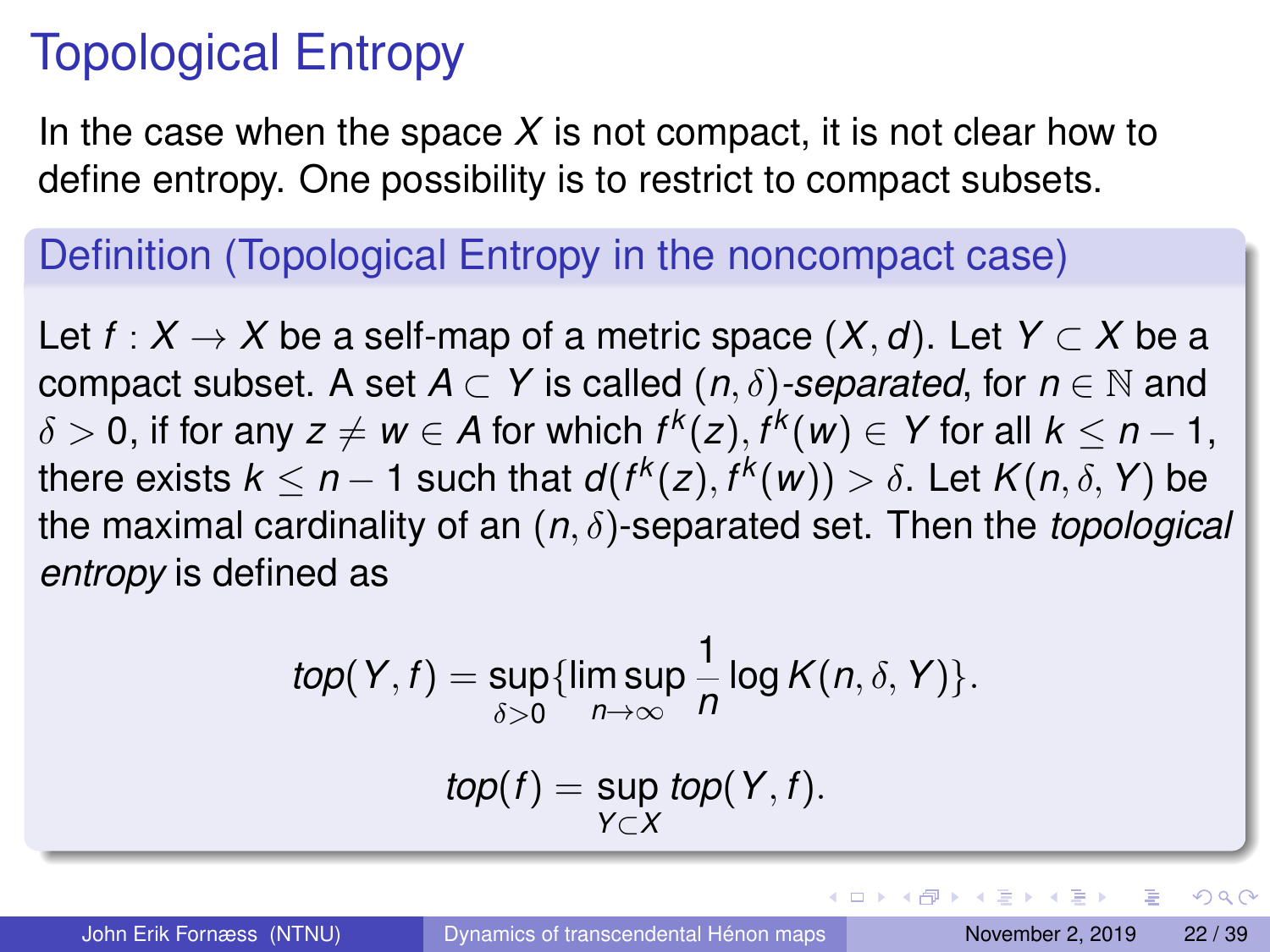We show that a similar result as for polynomials (see an above example, point 4) also holds for all entire functions:

#### Theorem

*Let f be a transcendental entire function, and let n* ∈ N*. There exists a non-empty bounded open set*  $V \subset \mathbb{C}$  *so that*  $V \subset f(V)$  *and such that any point in V has at least n preimages for f in V counted with multiplicity.*

 $\Omega$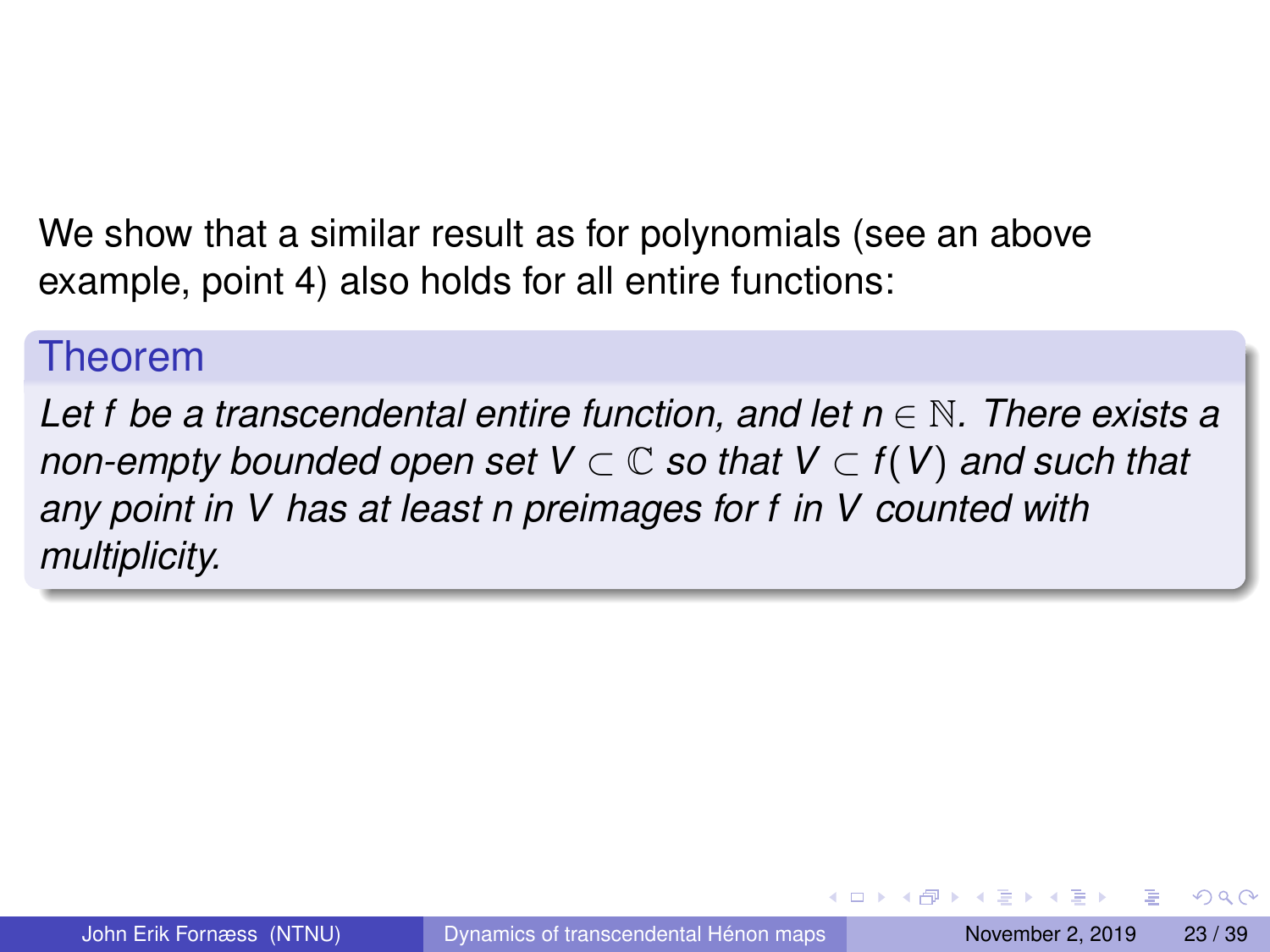# The Kobayashi metric

A key property of the Kobayashi metric is that it is distance decreasing under holomorphic maps.

#### Lemma

The Kobayashi metric on  $\mathbb{C} \setminus \{0,1\}$  is larger than  $\frac{1}{2|z|\log|z|}$  for all large *enough* |*z*|.

This implies that if  $f : \Delta(0, 1) \to \mathbb{C} \setminus \{0, 1\}$ , then if  $|f(0)|$  is very large, then  $|f(z)|$  is very large for all  $|z| < 1/2$ . The reason is that the Kobayashi metric is distance decreasing. More generally, if *C*  $\subset$   $\subset$  *D*  $\subset$   $\subset$  and *f* : *D*  $\to$   $\subset$  \ {0, 1} and  $|f(p)|$  is very large for some  $p \in C$ , then  $|f(p)|$  is very large for all  $p \in C$ .

 $\Omega$ 

イロト イ押 トイラト イラト・ラー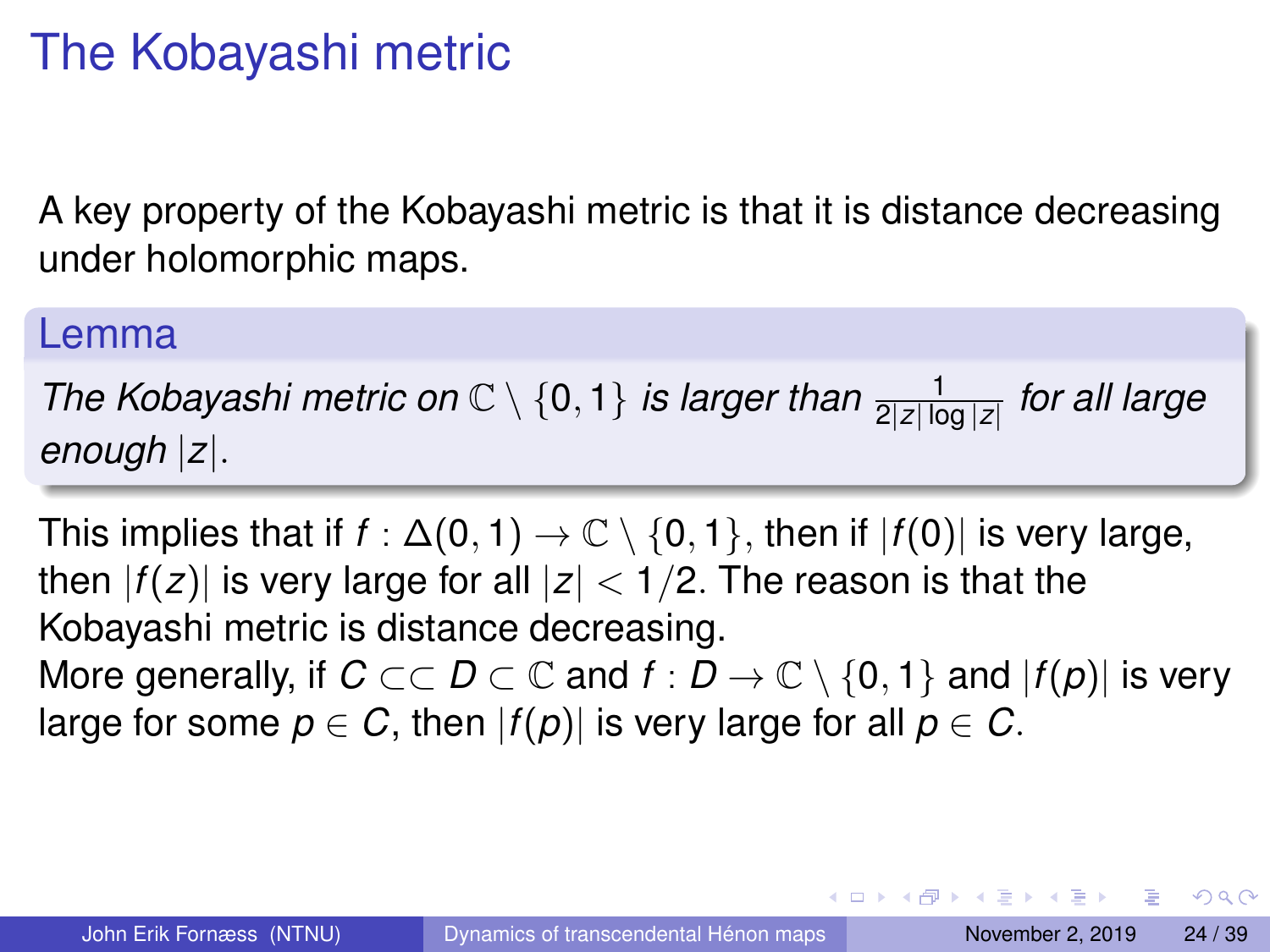Note on entire transcendental functions *f*: The max value *M*(*R*) for *f* on the circle of radius *R* goes to infinity faster then any power *R <sup>j</sup>* of *R*. Another important fact: The Picard theorem says that all values in  $\mathbb C$ except at most 1 are taken infinitely many times. This has an important consequence:

#### Lemma

*There exist for any j arbitrarily large R so that M*(*R*) > *R <sup>j</sup> and the minimum m*(*R*) *on the circle is less than* 1.

 $\Omega$ 

イロメ イ何 メラモメラ モメー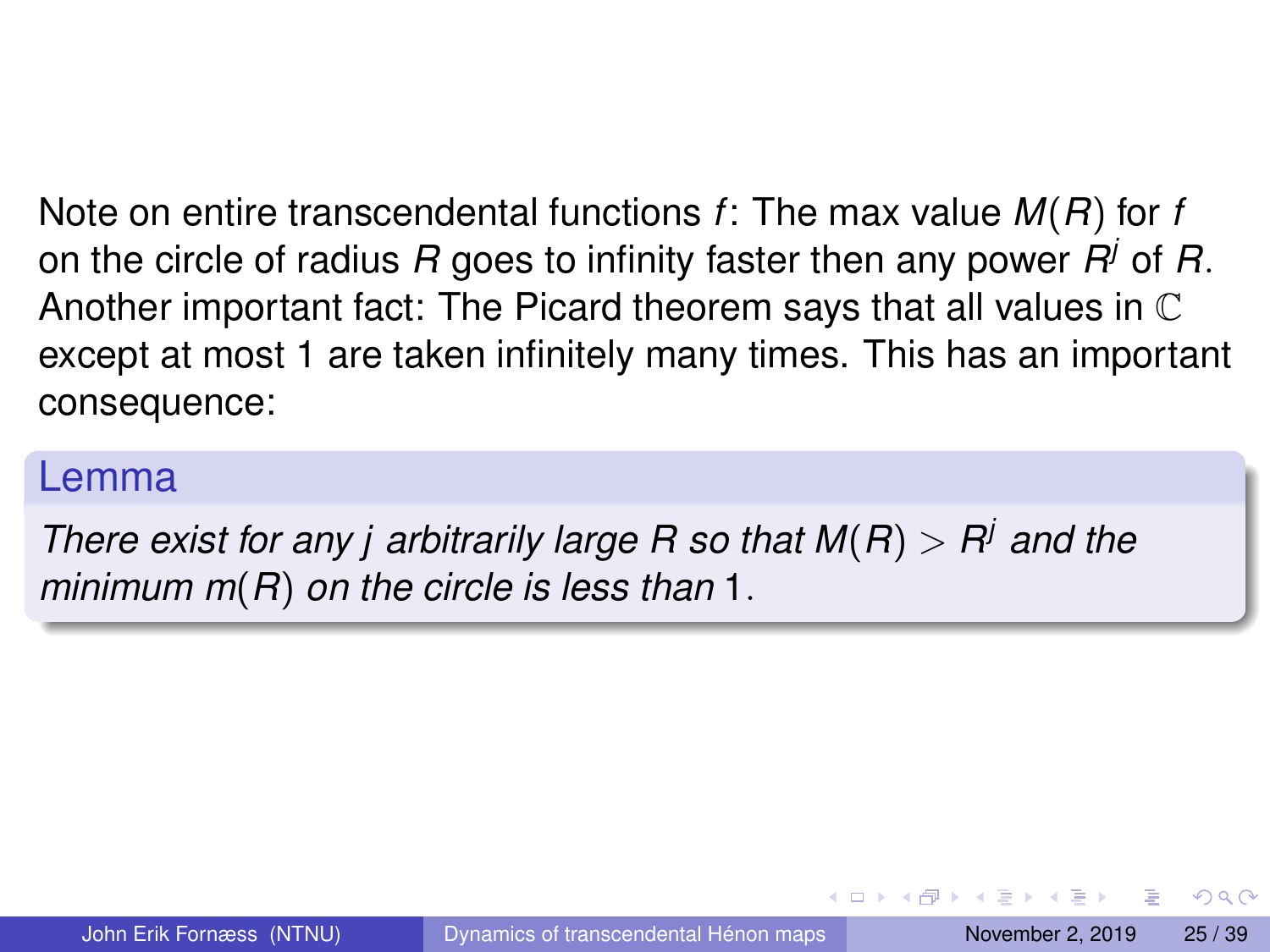### **Corollary**

*Let f be entire, transcendental. Then there exist arbitrarily large R so that the image of the annulus*  $A_R = \{R/2 < |z| < 2R\}$  *cannot avoid both* 0 *and* 1*.*

 $\equiv$ 

 $\Omega$ 

 $\mathbf{A} \cap \mathbf{B} \rightarrow \mathbf{A} \oplus \mathbf{B} \rightarrow \mathbf{A} \oplus \mathbf{B} \rightarrow \mathbf{A}$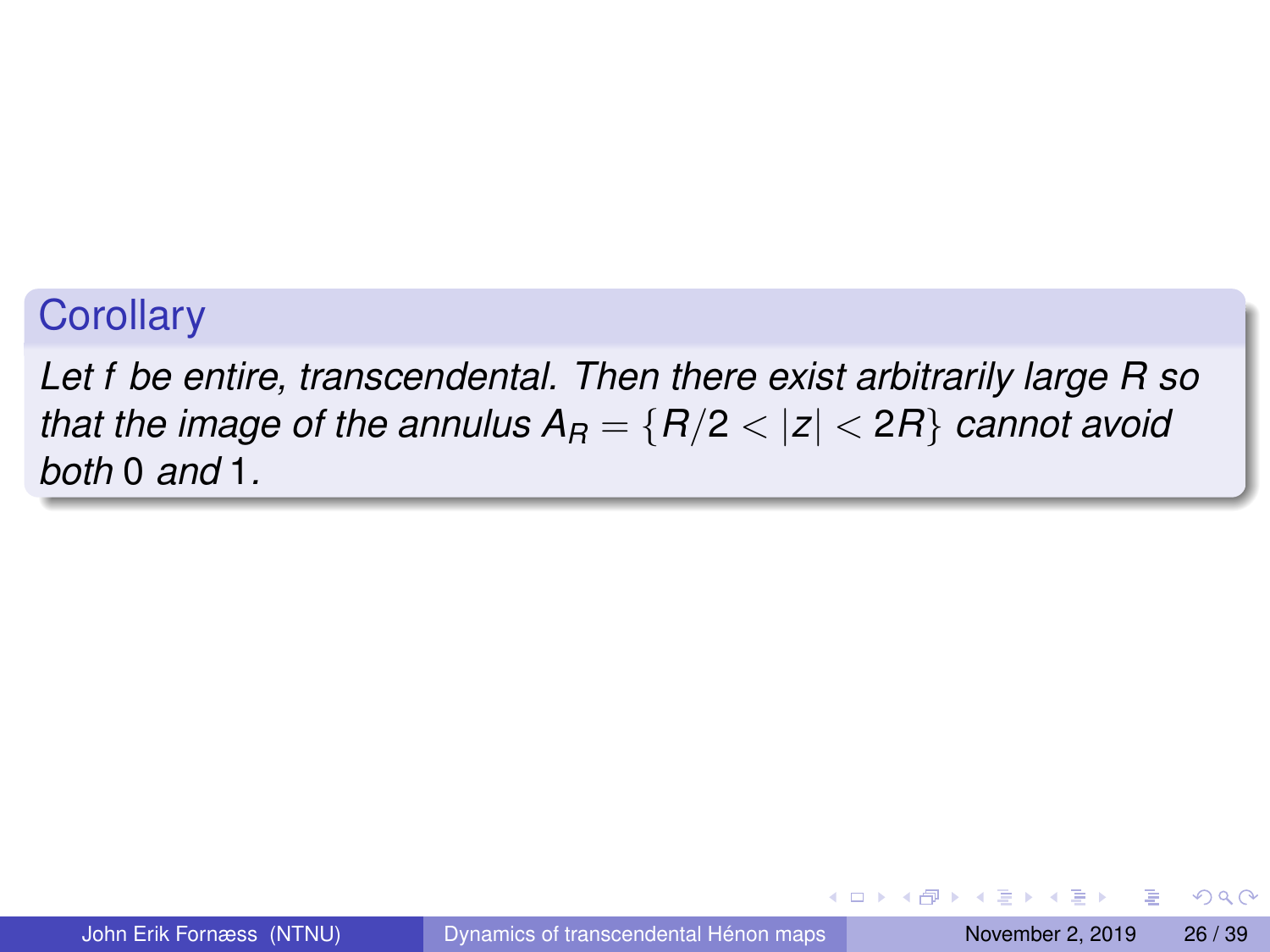In fact, we can prove a stronger result: The point 1 can be replaced by any value  $\alpha \in A_R$ .

## **Corollary**

*Let f be entire, transcendental. Then there exist arbitrarily large R so that if f*  $\neq$  0 *on A<sub>B</sub>*, *then f*( $A$ <sup>*R*</sup>) ⊃  $A$ <sup>*R*</sup>.

This suffices to prove that nonvanishing entire transcendental functions have infinite entropy.

 $\Omega$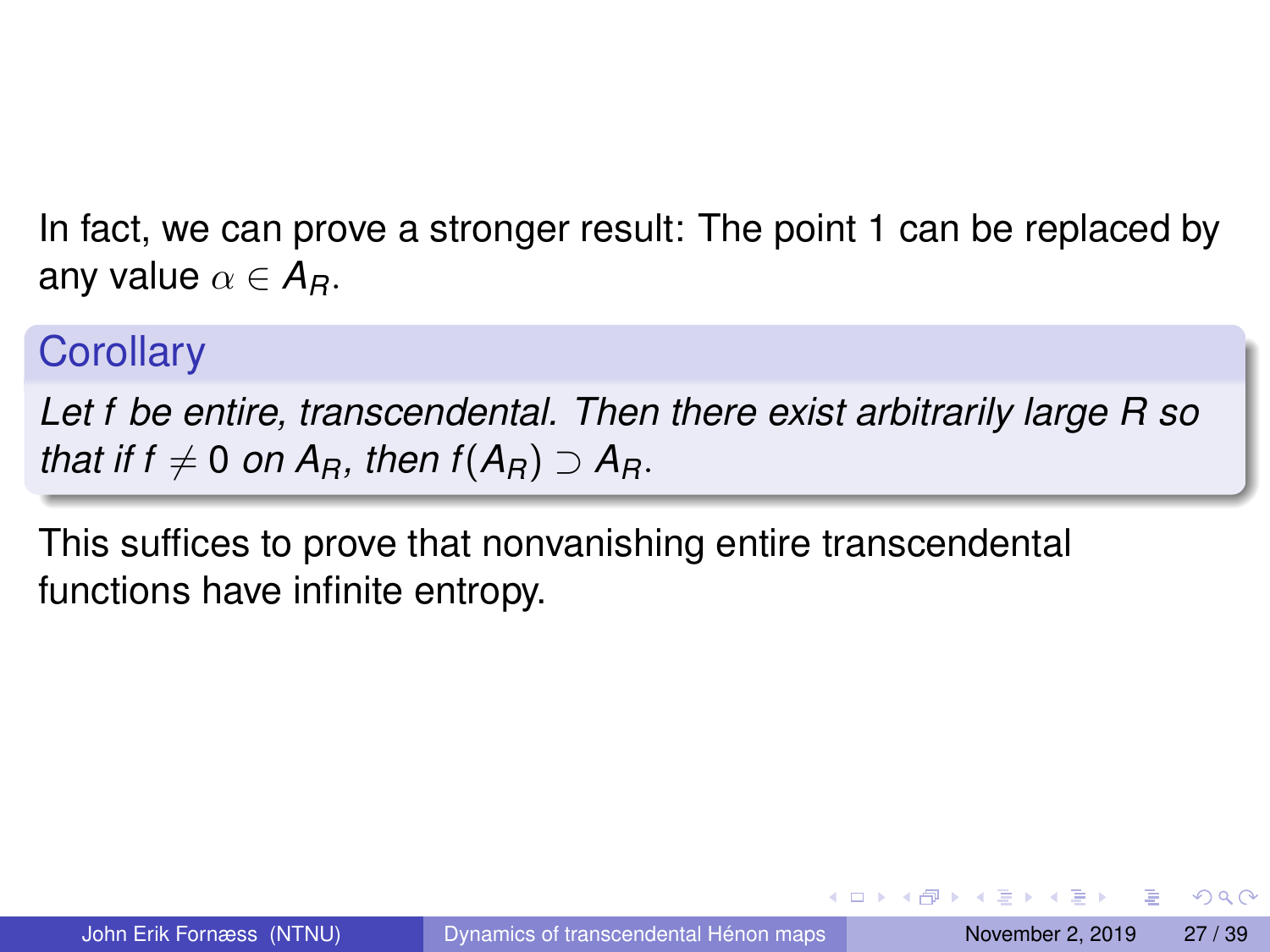Note that if we replace  $A_R$  by two halves,  $D_R$ , midpoints  $\theta = \theta_R$ , then *f* will have roots because  $D_R$  is simply connected.

## **Corollary**

*Let f be entire, transcendental. Let n be an integer. Then there exist arbitrarily large R so that if f*  $\neq$  *0 <i>on A<sub>B</sub>*, then  $f(A_B) \supseteq A_B$  *and covers A<sup>R</sup> at least n times.*

We can finally do the same argument, replacing 0 by any point in *AR*.

#### Theorem

*Let f be a transcendental function. Let n* ∈ N*. Then there exist arbitrarily large R and j large and*  $\theta \in [0, 2\pi]$  *so that either*  $A_R \subset f(D_R)$  $o$ r else there exists  $\alpha \in \mathcal{A}_\mathcal{A} \setminus f(D_\mathcal{A})$  so that  $\left(\mathcal{A}_\mathcal{A} \setminus \Delta(\alpha,\frac{1}{\mathcal{B}^{1/2}})\right) \subset f(D_\mathcal{A}).$ *In the latter case, each*  $\beta \in \left( \mathcal{A}_R \setminus \Delta(\alpha, \frac{1}{R^{j/2}}) \right)$  *has at least n distinct and uniformly separated preimages in DR.*

D.

 $\Omega$ 

イロト イ押 トイラ トイラトー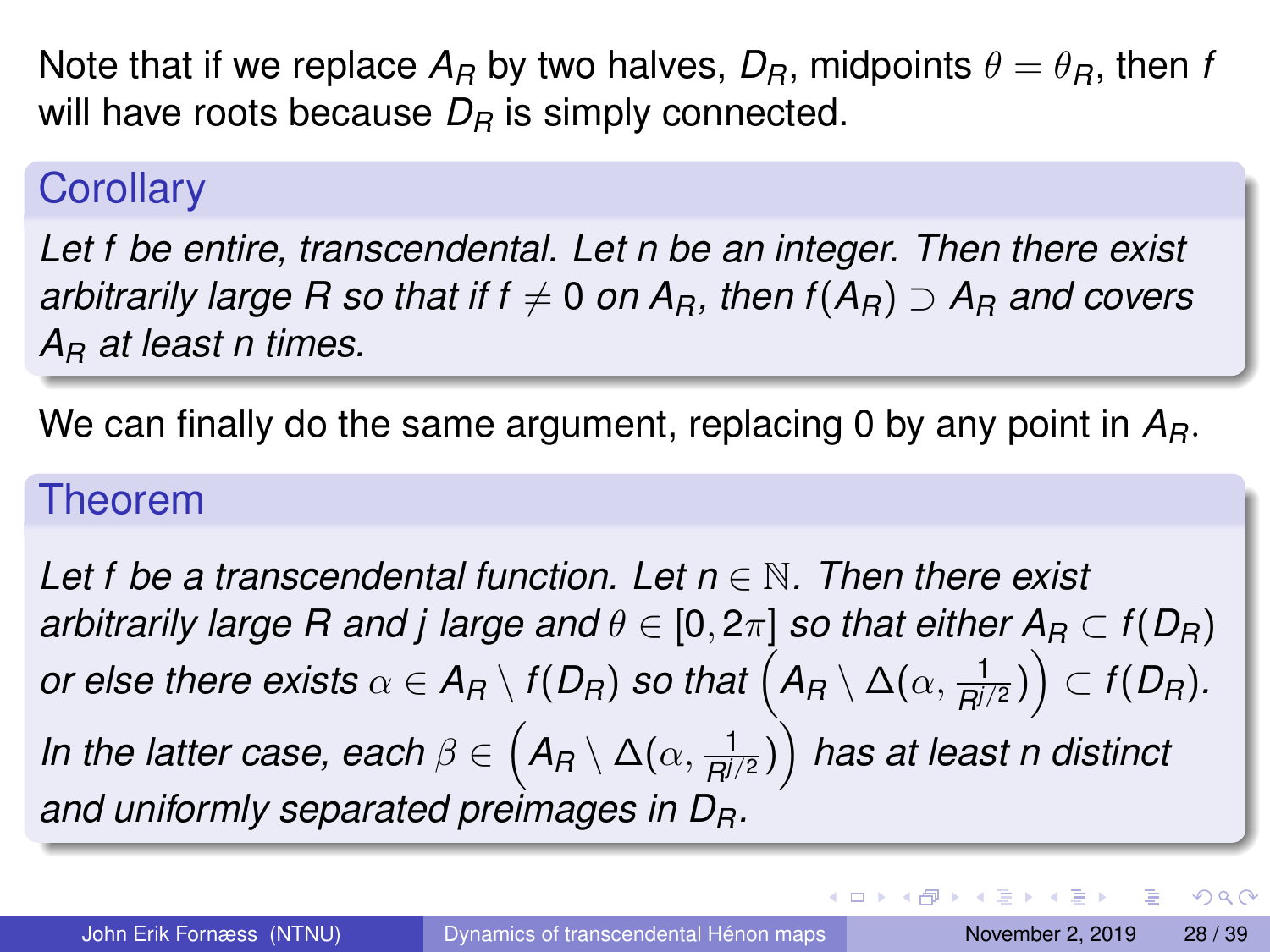Using this, we prove:

#### Theorem

*(Benini, F, Peters, 2018) All entire transcendental f* : C → C *(not a polynomial) have infinite topological entropy.*

 $\equiv$ 

 $\Omega$ 

イロト イ押ト イヨト イヨトー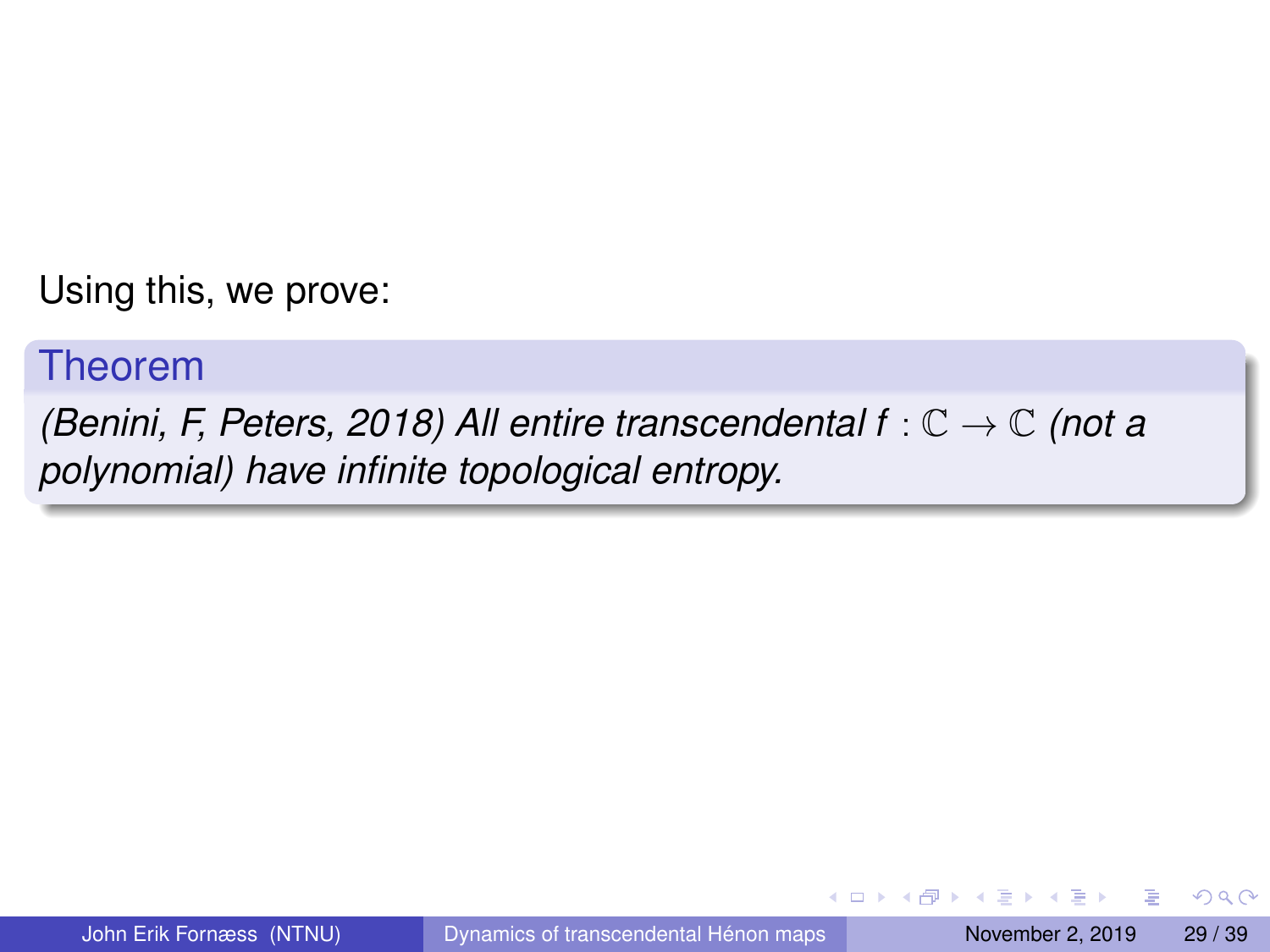Theorem (Arosio-Benini-F-Peters)

*(Math. Ann. 2019) There are examples of transcendental Hénon maps with*

- an escaping wandering domain biholomorphic to  $\mathbb{C}^2$ ,
- *an oscillating wandering domain biholomorphic to* C 2 *.*

в

 $\Omega$ 

**The South Book** 

4 ロ ト ィ *同* ト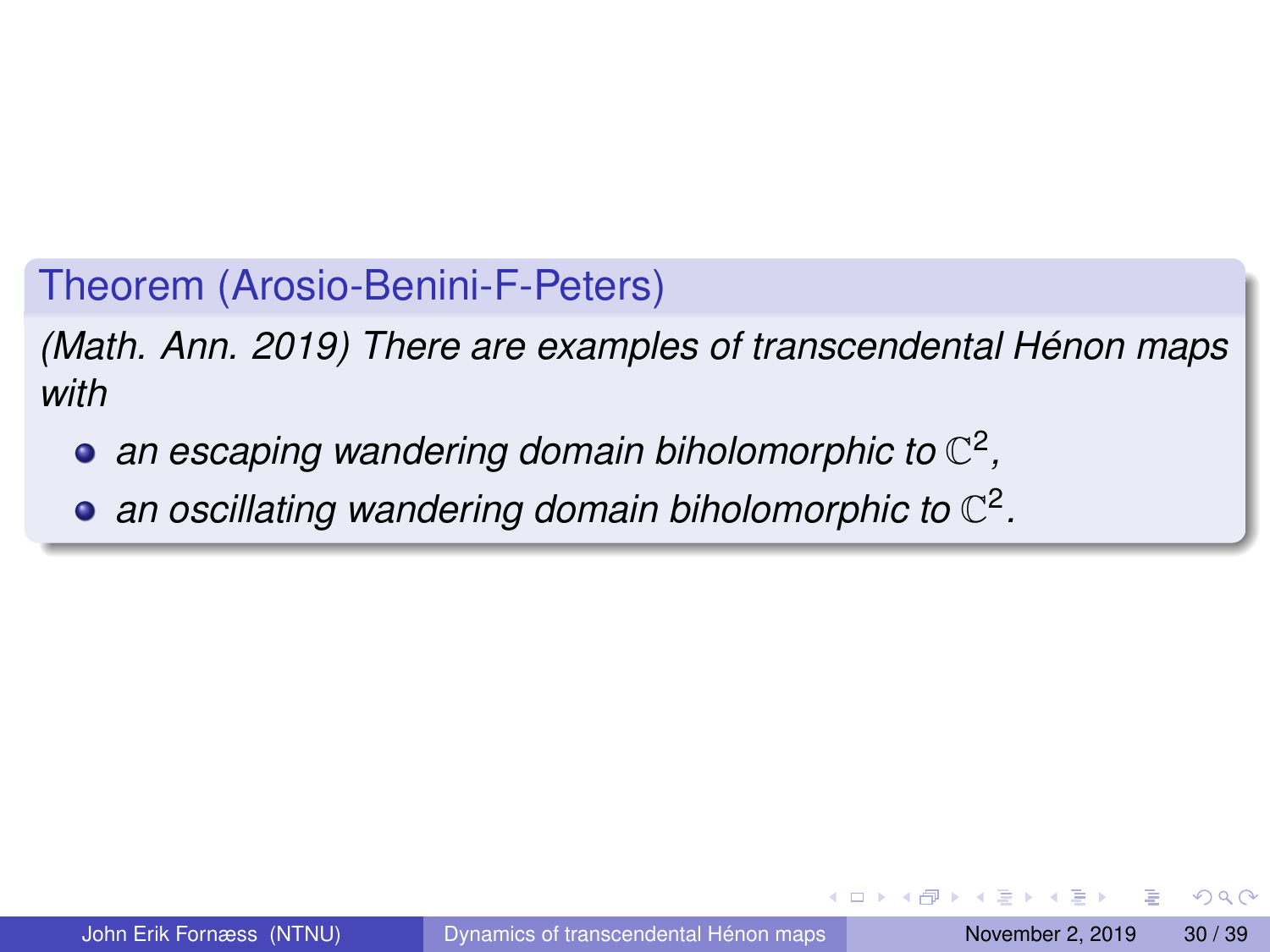# The oscillating wandering domain

Let  $0 < a < 1$ . We construct a sequence of maps

$$
F_k(z,w)=(f_k(z)+aw,az)\rightarrow F
$$

with oscillating orbit (*Pn*) and

$$
\text{diam } F^n(B(P_0, 1)) \to 0. \tag{4}
$$

We ensure that every *F<sup>k</sup>* has a saddle fixed point at the origin. Assume that we defined  $F_k$  with an orbit  $P_1,\ldots,P_{n_k}.$ First step: use the Lambda Lemma to construct a new oscillation  $Q_0, \ldots, Q_N$  coming in along the stable manifold of  $F_k$  and going out along the unstable manifold of *F<sup>k</sup>* .

 $\Omega$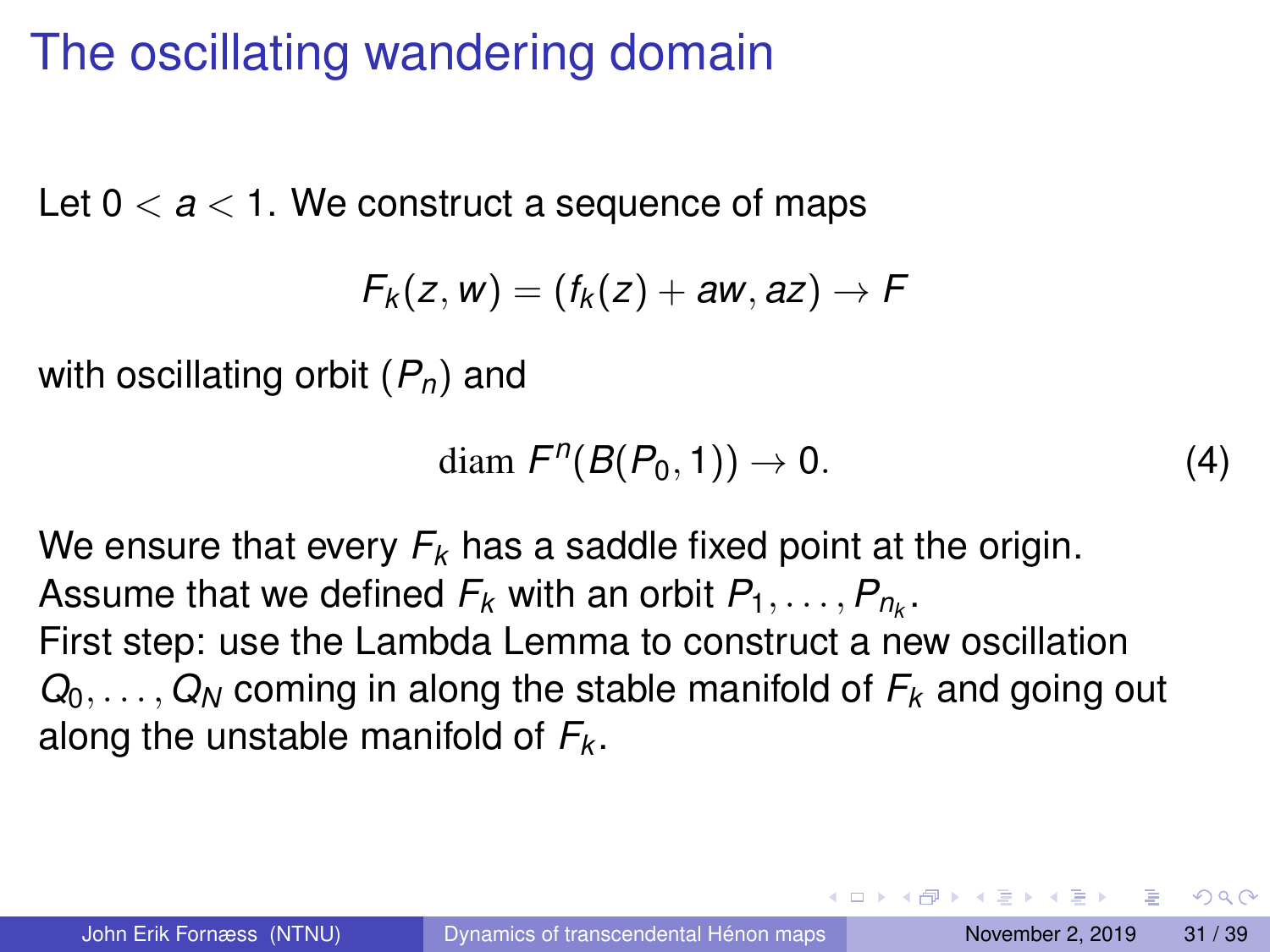Second step: use Runge approximation to obtain  $F_{k+1}$  connecting the old orbit  $P_0, \ldots, P_{n_k}$  with the new oscillation  $(Q_i)$  via a contracting detour  $T_0, \ldots, T_M$ , long enough to neutralize (possible) expansion on (*Qj*). We modify only the 1-dimensional function *f<sup>k</sup>* . Finally we send  $Q_N$  far away and obtain the point  $P_{n_{k+1}}$ .

 $\Omega$ 

イロト イ押 トイヨ トイヨ トーヨ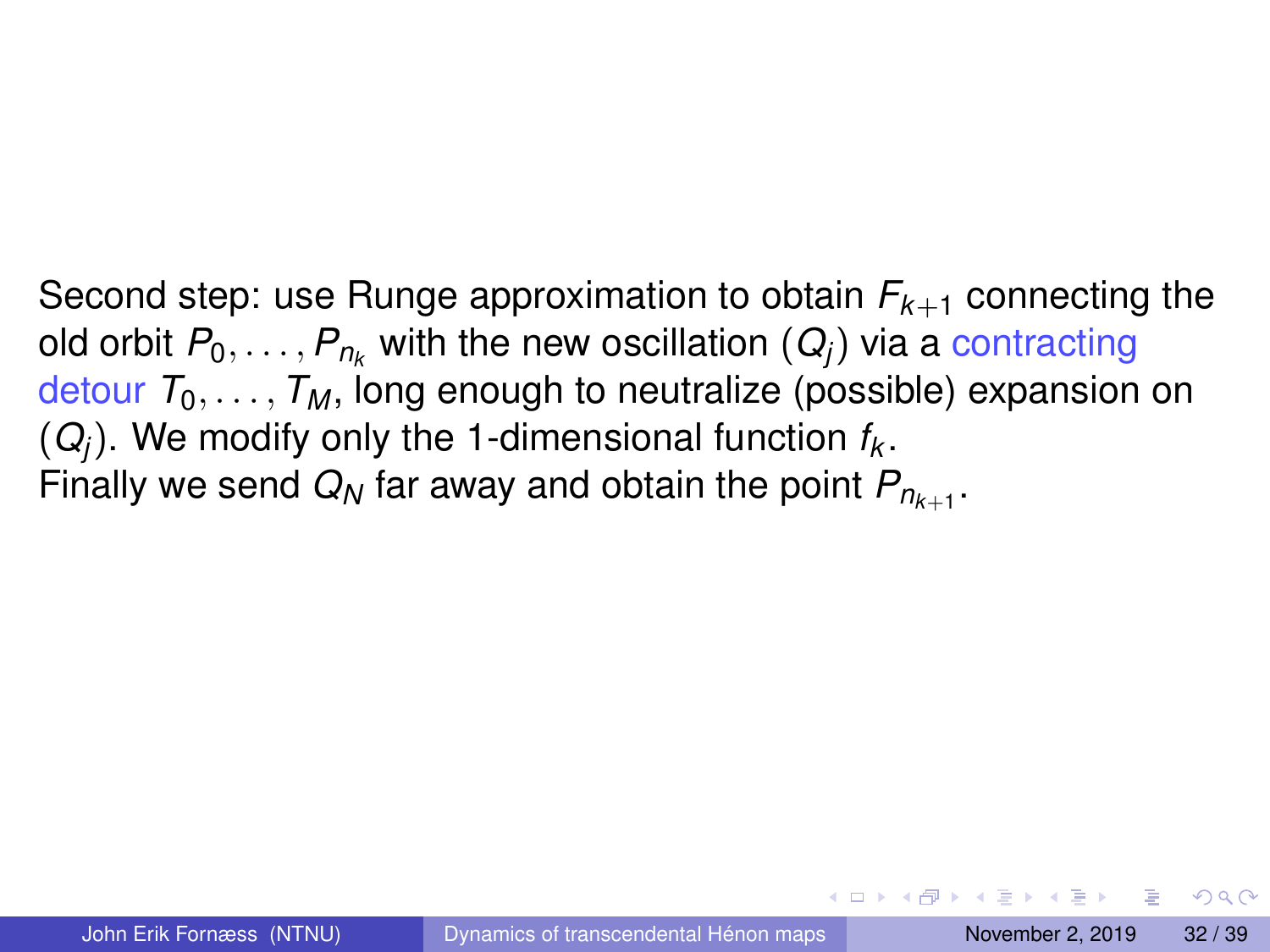# Why are the  $P_j$ 's in different Fatou components?

Let Ω*<sup>j</sup>* be the Fatou component containing *P<sup>j</sup>* . Assume by contradiction that  $\Omega_0 = \Omega_m$ .

All limit functions on  $\Omega_0$  are constant.

Let *K* be a compact neighborhood of 0 which does not contain any nonzero point of period *m* of *F*. Then there exists  $P_n \rightarrow P \neq 0, P \in K$ . By normality,  $F^{\eta_j} \to P$  on  $\Omega_0$ , but

$$
F^{n_j}(P_m)=F^m(F^{n_j}(P_0))\rightarrow F^m(P)\neq P.
$$

 $\Omega$ 

イロト イ押ト イヨト イヨト ニヨ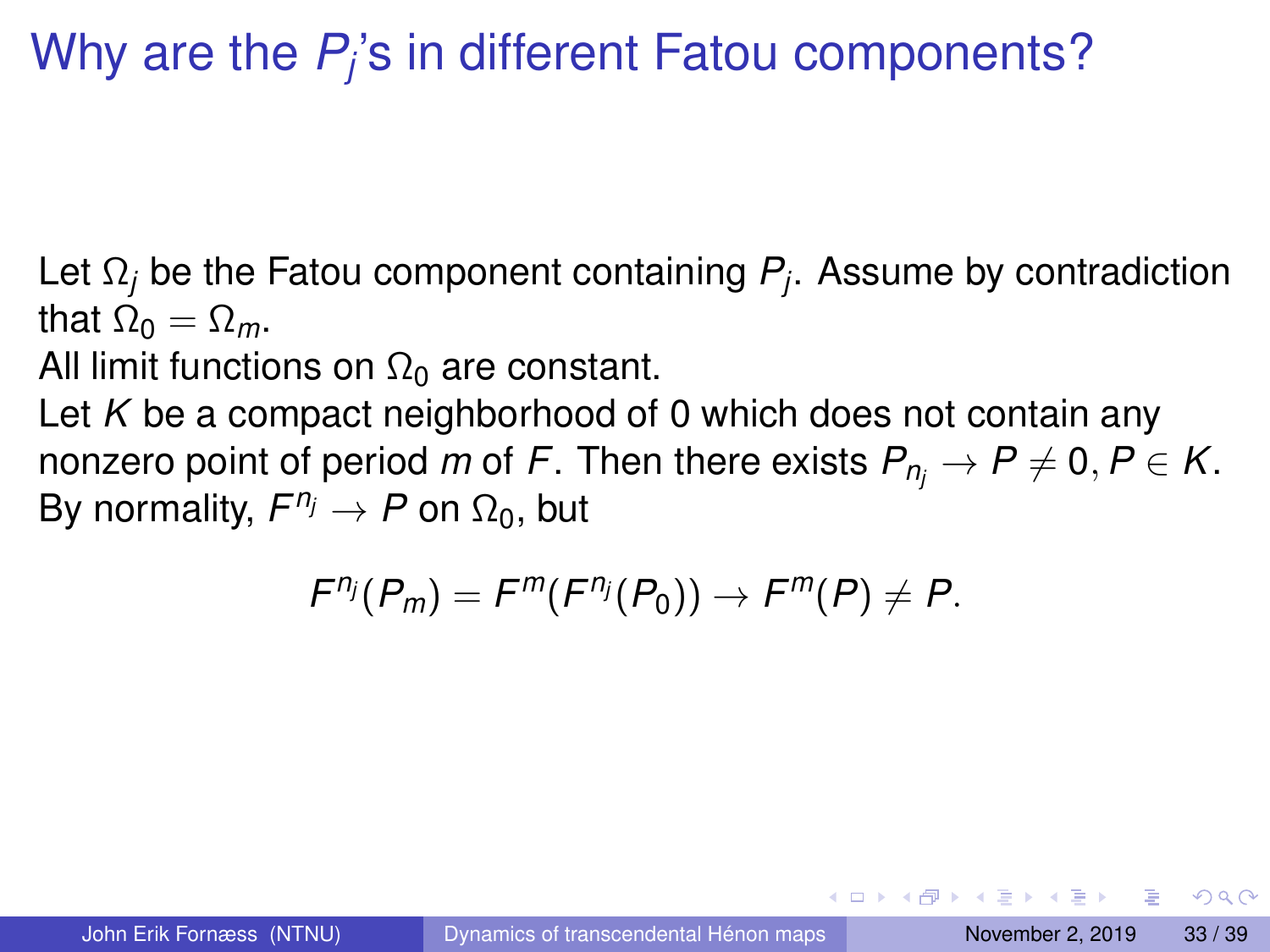### Example

Let  $F(z, w) = 2(z, w)$ . Then for  $(z, w) \neq 0$  the iterates converge to the line of infinity, where the map is the identity. Hence the Fatou set equals  $\mathbb{C}^2\setminus\{(0,0)\}.$  Hence the fixed point  $(0,0)$  is an isolated point in the Julia set.

This is not possible for transcendental Henon maps.

#### Theorem

*(Arosio, Benini, F, Peters) Let F be a transcendental Henon map. Then there can be no fixed point which is an isolated point in the Julia set.*

 $\Omega$ 

 $(0.123 \times 10^{-14} \text{ m}) \times 10^{-14} \text{ m} \times 10^{-14} \text{ m}$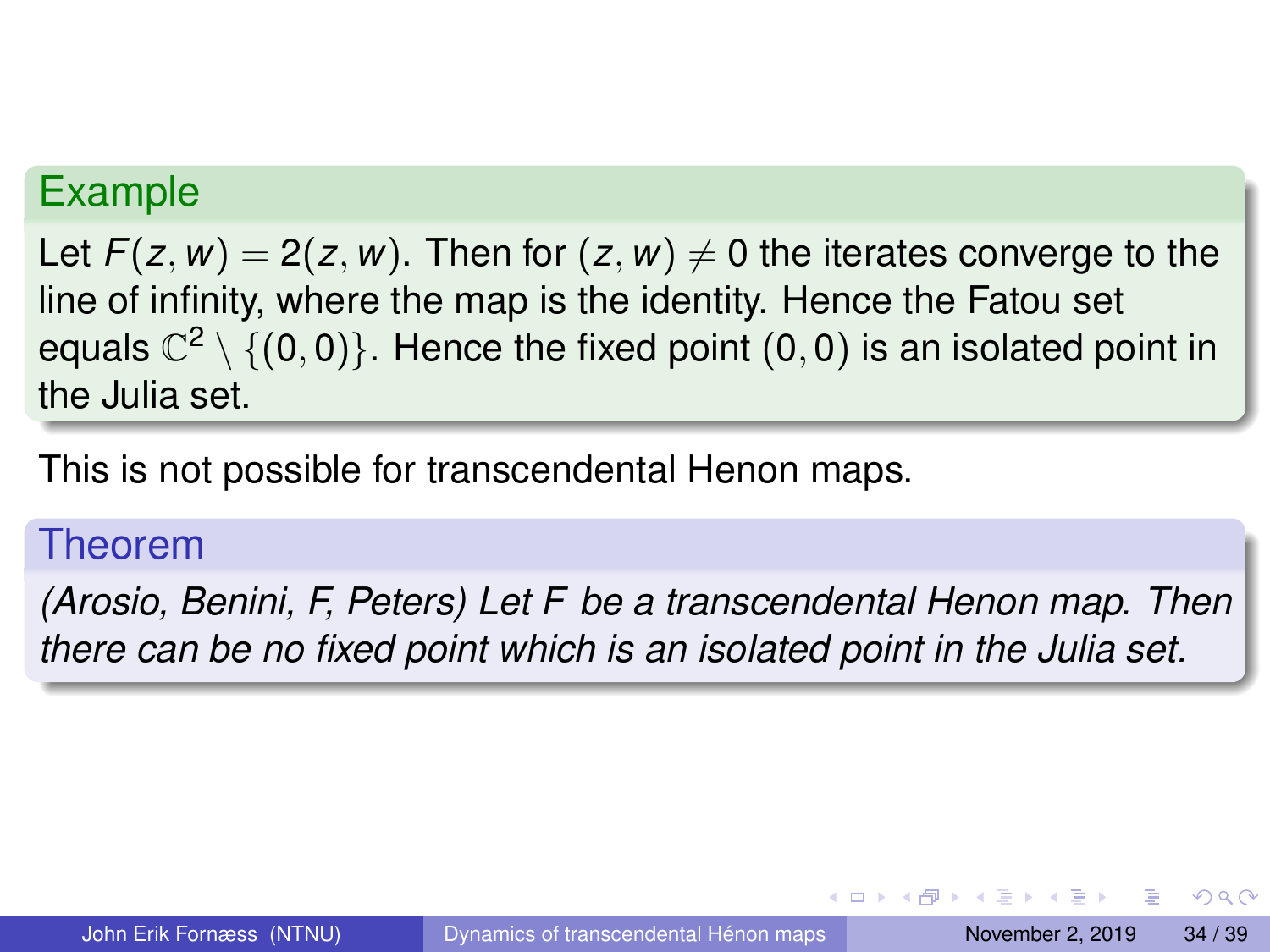We assume that 0 is an isolated fixed point in the Julia set. (1) First we prove that 0 must be repelling. (2) Secondly we show that this is impossible.

в

 $\Omega$ 

イロト イ押ト イヨト イヨトー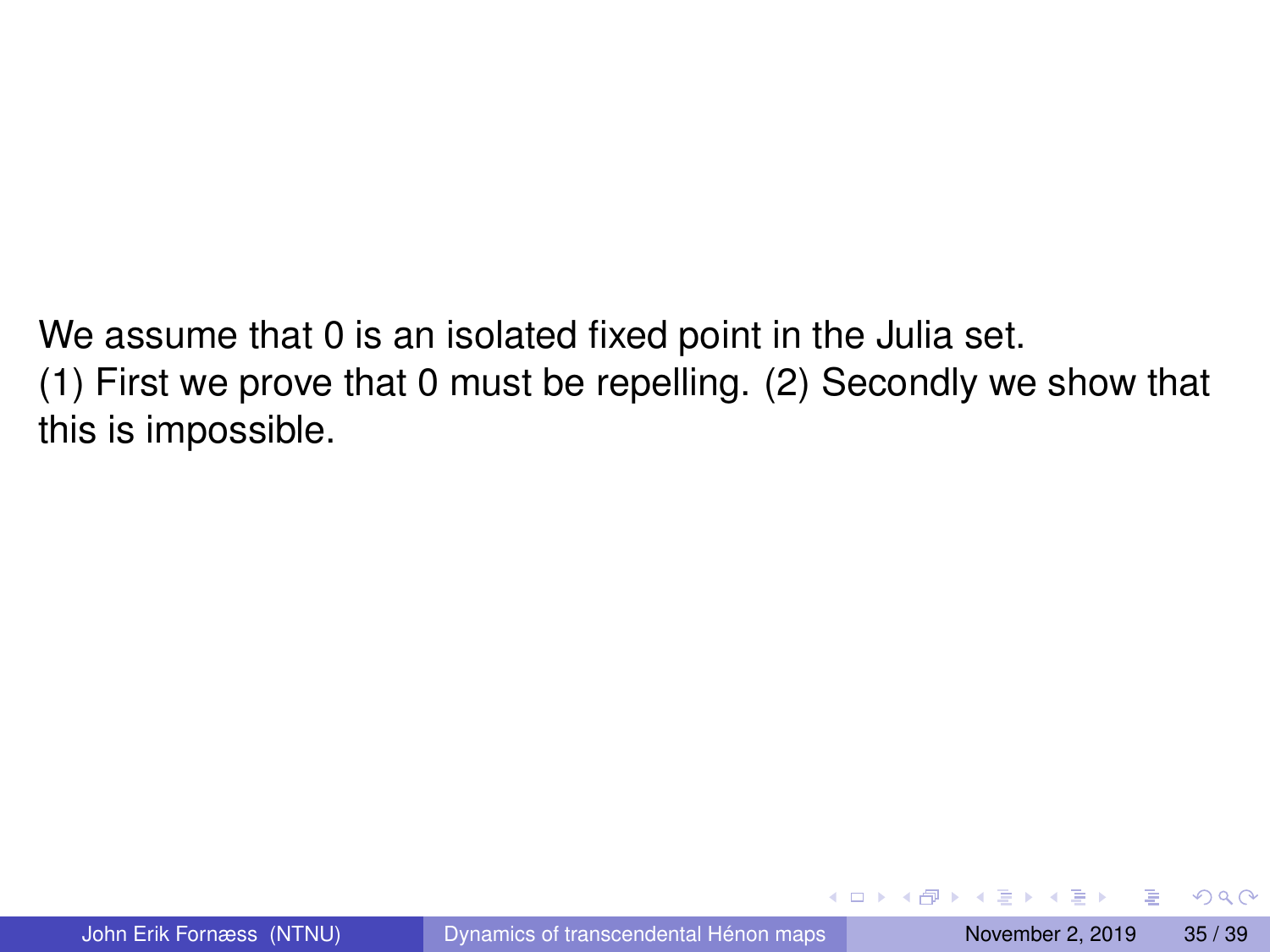(1) Choose two real numbers  $0 < \delta << \epsilon < 1$ . Let  $A = \{\delta < ||z|| < \epsilon\}$ . Let *U* be the connected component of the Fatou set which is punctured at the origin. If  $\epsilon$  is small enough, A will divide U into three connected components, A, B, C where  $B = \{0 < ||z|| < \delta\}$  and  $C = U \setminus (A \cup B)$ . If there exists  $R$  so that  $F^n(A) \subset \mathbb{B}(0,R)$  for all *n*, then by the maximum principle  $F^n(B) \subset \mathbb{B}(0,R)$  for all  $n$  and then 0 is in the Fatou set, a contradiction. Hence there must exist a sequence  $n_k$  so that  $F^{n_k}$ converges uniformly on *A* to the line at infinity. In particular there is an *n* so that  $f^n(A) \cap \{|z| < \epsilon\} = ∅$ . We also have that  $U = F^{n}(A) \cup F^{n}(B) \cup F^{n}(C)$  which again divides *U* into three disjoint connected sets. Clearly *F n* (*B*) contains a punctured neighborhood of the origin. It follows that  $\{0 < \|z\| < \epsilon\} \subset F^n(B)$ . This implies that  $\mathcal{F}^{-n}(\{\|z\|<\epsilon\})\subset \{\|z\|<\delta\}.$  Hence both eigenvalues of  $(\mathcal{F}^{-n})'(0)$  are strictly less than one. Hence the same is true for  $(F^{-1})^{\prime}(0)$  so indeed 0 is a repelling fixed point for *F*.

 $\Omega$ 

 $(0.125 \times 10^{-14} \text{ m}) \times 10^{-14} \text{ m}$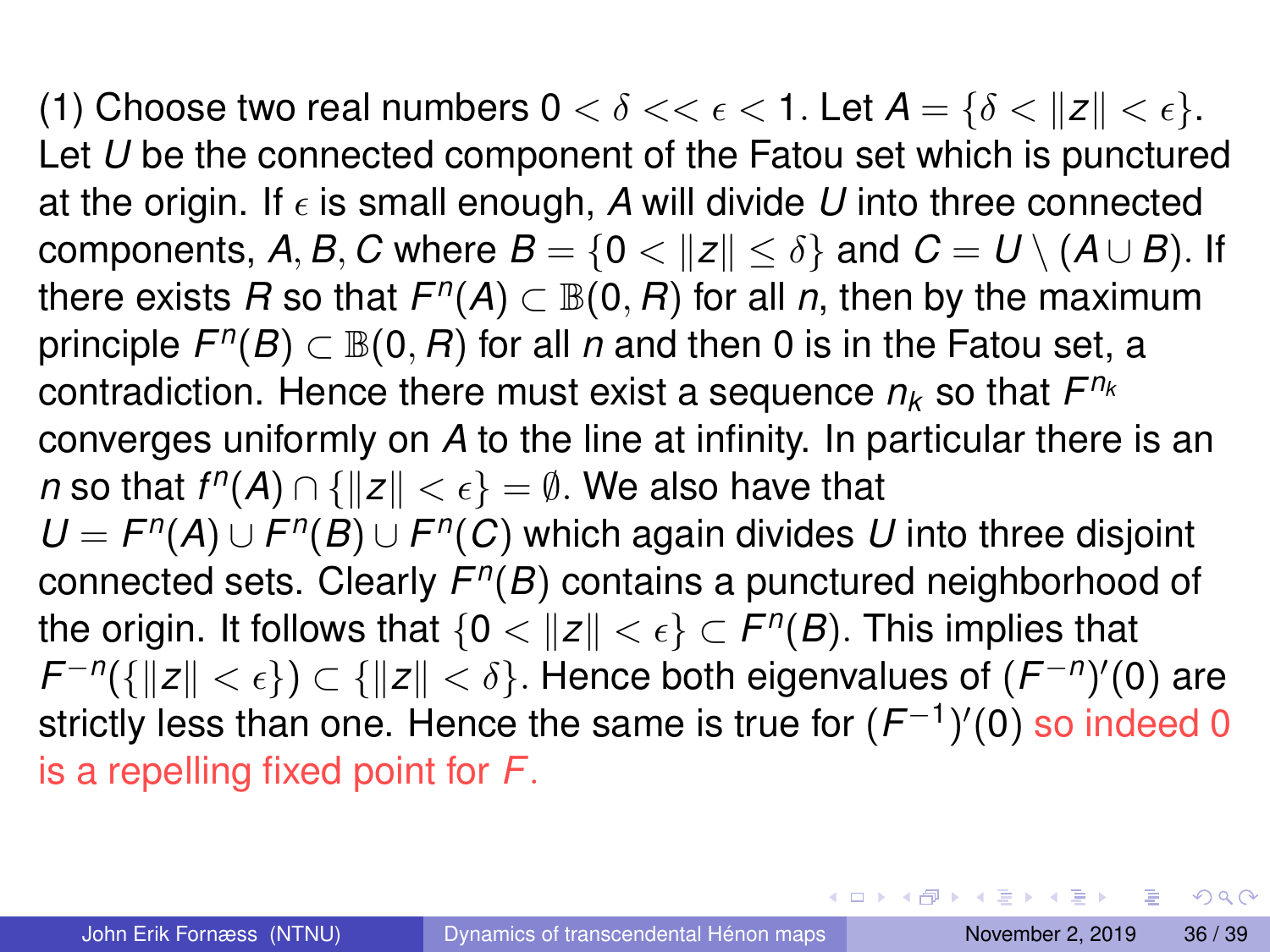(2) Suppose that 0 is an isolated repelling fixed point in the Julia set and let U be the Fatou component with a puncture at 0. Since the Jacobian is larger than one, all limits of *F <sup>n</sup>* must be in the line at infinity. Let V be the subset of  $\mathbb{C}^2$  consisting of those points for which *F* −*n* (*z*) → 0. This is a Fatou Bieberbach domain. Since *F* <sup>−</sup><sup>1</sup> has an escaping point, *V* is not the whole space. So *V* has a boundary point *p*. Let  $A = \{\delta < ||z|| < \epsilon\}$  for  $0 < \delta < \epsilon < \epsilon < 1$ . Then the sequence *F n* (*A*) converges uniformly to infinity, and hence cannot cluster at *p*. But there are points  $q$  arbitrarily close to  $p$  so that  $F^{-n}(q) \to 0$ . Hence for some  $n, F^{-n}(q) \in A$ . Contradiction.

 $\Omega$ 

 $(0.125 \times 10^{-14} \text{ m}) \times 10^{-14} \text{ m}$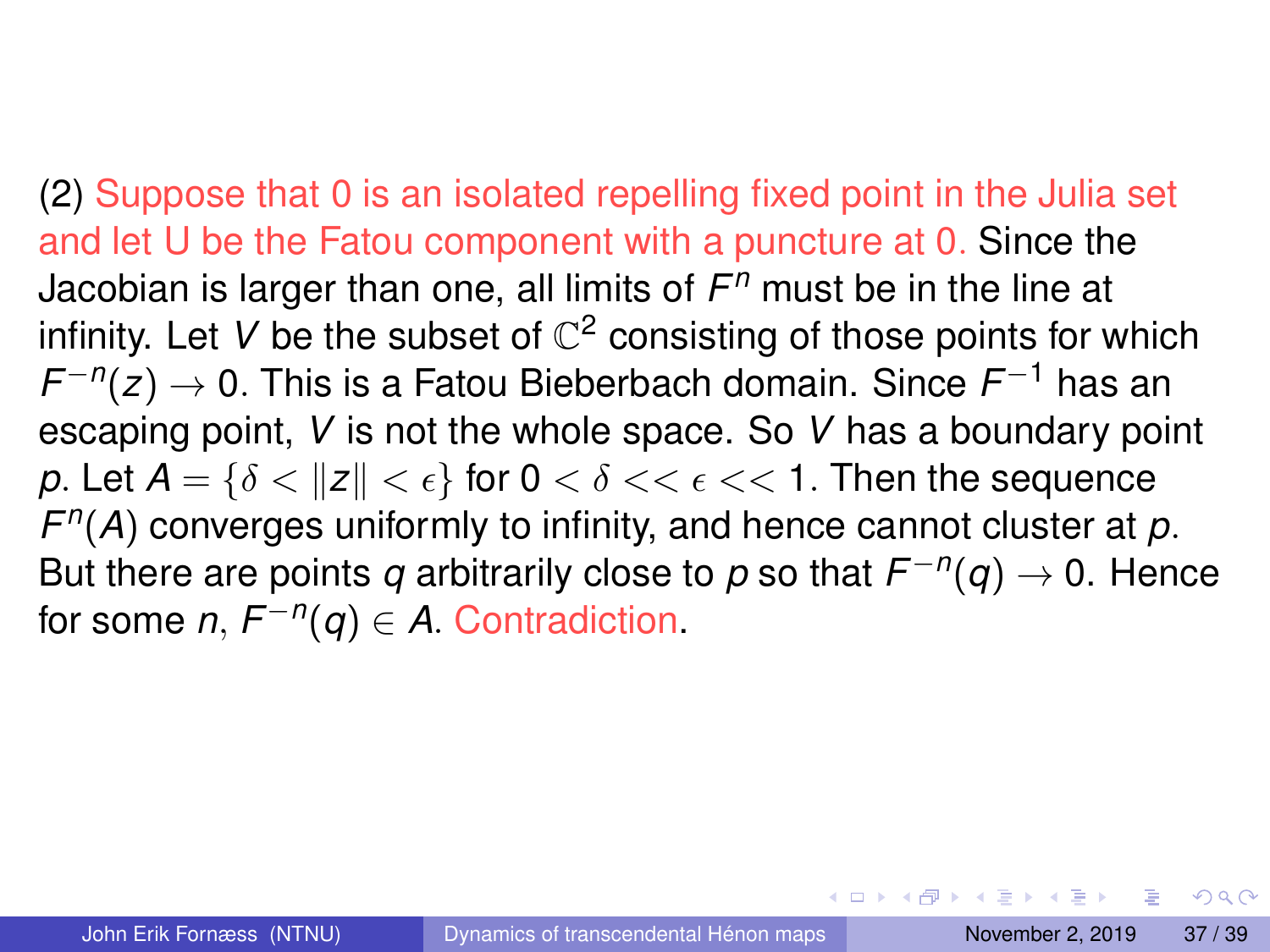A stronger result is the following:

Theorem

*(Arosio-Benini-F-Peters) There is no isolated point in the Julia set*

and finally:

Theorem

*(Arosio-Benini-F-Peters) The Fatou set is pseudoconvex.*

в

 $\Omega$ 

イロト イ押ト イヨト イヨトー